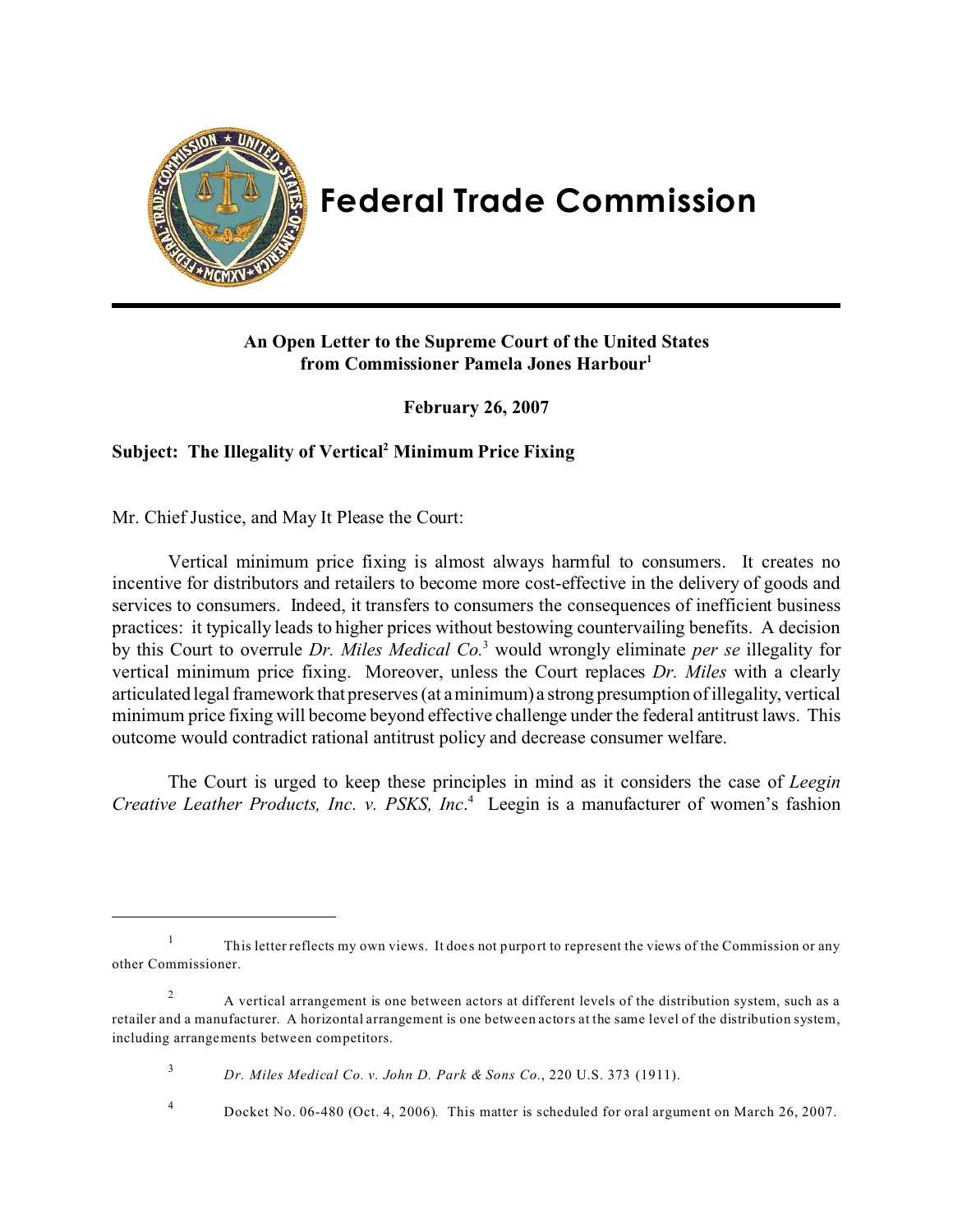Commissioner Harbour Letter re: *Leegin*  February 26, 2007 Page 2 of 20

accessories marketed under the Brighton<sup>®</sup> name. Leegin entered into vertical minimum price fixing<sup>5</sup> agreements with downstream retailers, primarily specialty boutiques. These types of agreements have been illegal under the Sherman Act<sup>6</sup> since this Court's 1911 decision in the *Dr. Miles* case. At trial, the jury awarded treble damages to PSKS, a former Leegin retailer that had been terminated for defying Leegin's unlawful vertical minimum price fixing scheme and selling Leegin's products at a discount.

Leegin and its *amici* ask the Court to reverse *Dr. Miles* and, in effect, legitimize vertical minimum price fixing, even though consumers inevitably will face higher prices as a result. The United States – with the concurrence of the Federal Trade Commission, acting on behalf of only three of its five Commissioners – has filed an *amicus* brief in support of Leegin's position.<sup>7</sup> I was one of the dissenting Commissioners. I voted against the Commission's decision to join the government's *amicus* brief, and this letter explains why.

As discussed in greater detail below, overruling the decision in *Dr. Miles* case would be:

- bad as a matter of law (Part I);
- bad as a matter of economic policy (Part II);
- expressly contrary to Congressional findings and intent (Part III); and
- unsupported by the facts of the *Leegin* case itself (Part IV).

The Court need not enmesh itself in a debate over the right "label" to apply to the analysis of vertical minimum price fixing agreements (*per se* or rule of reason or something else). Rather, the Court should focus on questions that elevate function over form. When a particular restraint

<sup>&</sup>lt;sup>5</sup> Vertical minimum price fixing refers to an agreement between a manufacturer and retailers under which the retailers are obligated to sell that manufacturer's products to consumers only at or above the prices specified by the manufacturer. Thomas K. McCraw, *Competition and "Fair Trade": History and Theory*, 16 RES. IN ECON. HISTORY 185, 185 (1996). Those who favor vertical minimum price fixing agreements often refer to them using less pejorative terms, such as resale price maintenance, margin maintenance, or even retailer incentive s. *Id*. ("It is no accident that proponents of legalizing resale price maintenance have used 'fair trade' as a synonym, while opponents have preferred terms such as 'vertical price fixing.'"); *see also Leegin*, Brief for Petitioner at 20 (vertical minimum price fixing "may be used by a manufacturer to provide its retailers with incentives to provide service or other promotional activities, where a retailer might otherwise have an inherent bias to rely too much on low prices . . . .").

<sup>6 15</sup> U.S.C. § 1 *et seq*.

<sup>7</sup>*Leegin*, Brief for the United States As Amicus Curiae Supporting Petitioner (Jan. 22, 2007).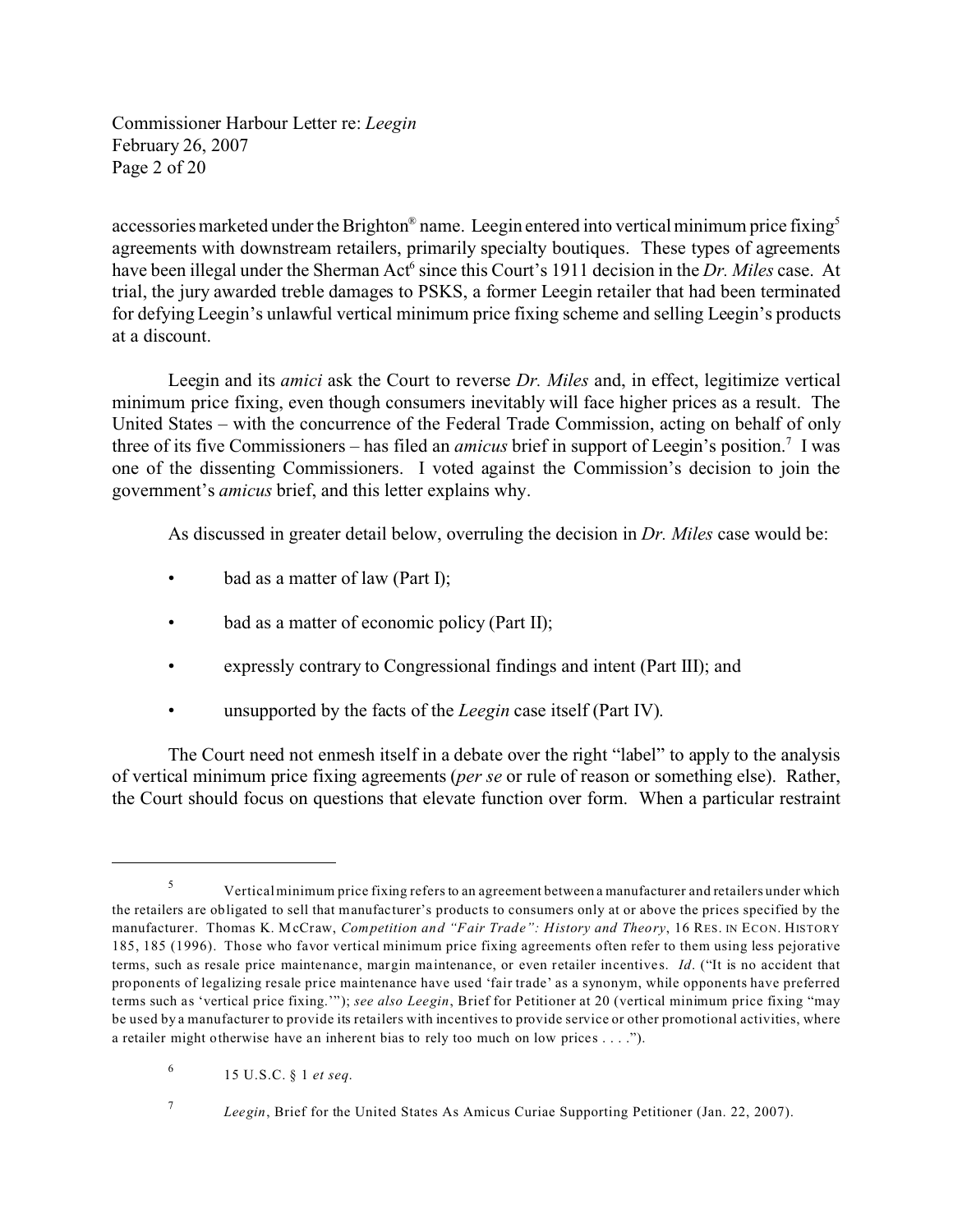Commissioner Harbour Letter re: *Leegin*  February 26, 2007 Page 3 of 20

almost always increases prices to consumers, what legal presumptions should be imposed? Upon whom? And with what degree of rigor might those presumptions be rebutted, if at all?

## **I. Vertical Minimum Price Fixing Is – And Should Remain – Illegal As A Matter Of Law**

A longstanding precedent, having celebrated its  $95<sup>th</sup>$  birthday, should only be overruled if the Court is firmly convinced that the case was wrongly decided. *Dr. Miles* is not such a case. The arguments advanced for overruling *Dr. Miles* appear to be based on a misstatement of the grounds for the decision, as well as a failure to account for historical facts likely known to the Court in 1911 but not reflected in the Court's opinion. The *Dr. Miles* decision remains a vital tool in the public antitrust enforcement arsenal, particularly for state attorneys general. It is not, however, the inflexible impediment to rational marketing portrayed by Leegin. As developed in detail below, the Court's subsequent decisions create a great deal of flexibility and latitude for manufacturers to persuade retailers to abide voluntarily by a manufacturer's sales preferences.

Leegin and its *amici*, argue, incorrectly, that the *Dr. Miles* decision was based on respect for the venerable rule prohibiting restraints on alienation.8 True, the *Dr. Miles* Court did observe that "restraints upon alienation have been generally regarded as obnoxious to public policy."9 But the Court explicitly rejected Dr. Miles's claim that it had the inherent right to control subsequent pricing of goods, simply because it had owned the goods at the time of sale and pricing was an incident "derived from the liberty of the producer."10 As the Court explained, "Whatever right the manufacturer may have to project his control beyond his own sales must depend not upon an inherent power incident to production and original ownership, but upon agreement."11

In *Dr. Miles*, the manufacturer did enter into agreements to project its control beyond its own sales, but those agreements were illegal under the antitrust laws.<sup>12</sup> The arrangements between Dr.

- <sup>9</sup>*Dr. Miles*, 220 U.S. at 383.
- <sup>10</sup>*Id.*
- <sup>11</sup> *Id.* at 384.

<sup>12</sup> "It is as we have seen, a system of interlocking restrictions by which the complainant seeks to control not merely the prices at which its agents may sell its products, but the prices for all sales by all dealers at wholesale or retail, whether purchasers or subpurchasers, and thus to fix the amount which the consumer shall pay, eliminating all competition. . . . Thus a combination between the manufacturer, the wholesalers, and the retailers, to maintain prices and stifle competition has been brought about." *Id.* at 381 (citations omitted).

<sup>8</sup>*Leegin*, Brief for Petitioner at 9.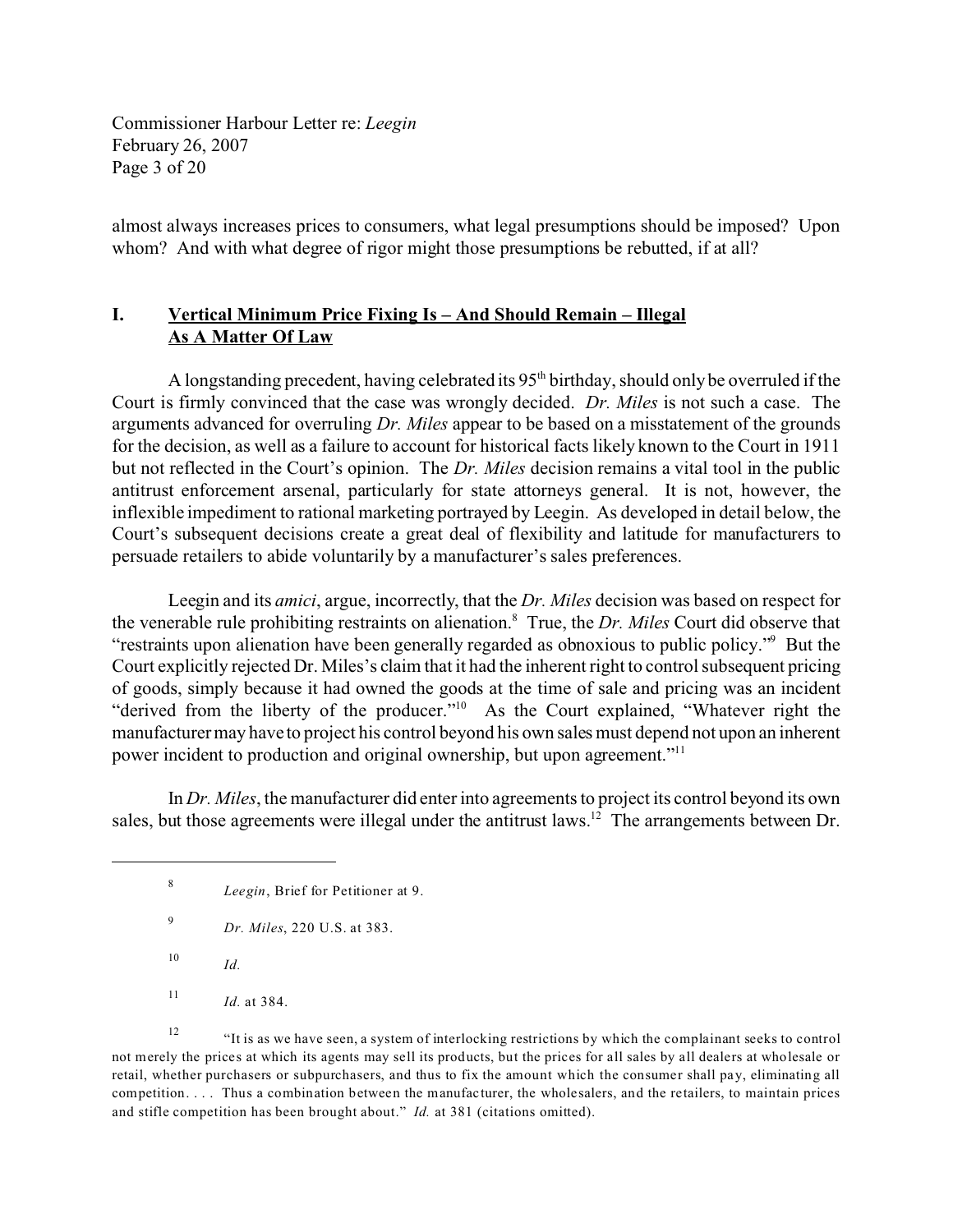Commissioner Harbour Letter re: *Leegin*  February 26, 2007 Page 4 of 20

Miles and its 25,000 retailers constrained all downstream pricing in the goods; the Court held that this was the functional equivalent of horizontal price fixing agreements among the dealers themselves.13 The Court deemed such price fixing agreements unlawful, and incapable of being "saved by the advantages which the participants expect to derive from the enhanced price to the consumer."14 In other words, the Court in *Dr. Miles* grounded its decision on traditional antitrust concepts – elimination of competition and consequent harm to consumers – rather than a policy of disfavoring restraints on alienation.

Leegin and its *amici*further mischaracterize the agreements between Dr. Miles and its 25,000 retailers when they portray the agreements as unilateral policy decisions by Dr. Miles. It is quite likely that Dr. Miles adopted its vertical minimum price fixing policies in order to avoid any adverse effects of the so-called "Tripartite Plan."15 As described in the Third Circuit's 1906 *Jayne v. Loder*<sup>16</sup> decision, the plan was a joint arrangement entered into by three affiliated trade associations representing almost all of the manufacturers, wholesalers, and retailers of proprietary medicines.<sup>17</sup> The purpose of their agreement was for manufacturers to establish and maintain wholesale and retail prices, at levels deemed adequate by the downstream actors, or risk being boycotted by them.<sup>18</sup> Dr. Miles implemented its so-called "unilateral" pricing actions in that context, of which the Court undoubtedly was aware.<sup>19</sup> In effect, the *Dr. Miles* Court relieved a plaintiff of having to prove the fact of a horizontal price fixing cartel where functional equivalency could be shown. This was neither an imprudent nor novel result.<sup>20</sup>

16 149 F. 21 (3rd Cir. 1906) (termination of a dealer for "aggressive price cutt[ing]").

 $17$  *Id.* 

<sup>18</sup> Such cartel disciplinary actions appear to have continued at least into the 1930s. PALAMOUNTAIN, *supra* note 15, at 94, 238.

<sup>19</sup> The Court expressly relied upon the decisions relied upon by Justice (then Judge) Lurton in the decision of *John D. Park & Sons Co. v. Hartman*, 153 F. 24 (6<sup>th</sup> Cir. 1907), which included the *Jayne* decision. 153 F. at 35.

20 Warren S. Grimes, *Spiff, Polish, and Consumer Demand Quality: Vertical Price Restraints Revisited*, 80 CAL. L. REV. 815, 854 (1992) [hereinafter Grimes, *Spiff*] ("The consequences of fixed resale prices are the same whether or not a conspiracy can be proven.").

<sup>13</sup>*Id*. at 384-85 (". . . complainant can fare no better with its plan of identical contracts than could the dealers themselves if they formed a combination and endeavored to establish the same restrictions, and thus to achieve the same result, by agreement with each other. . . . But agreements or combination between dealers, having for their sole purpose the destruction of competition and the fixing of prices, are injurious to the public interest and void.").

<sup>14</sup>*Id*. at 385.

<sup>15</sup> JOSEPH C. PALAM OUNTA IN, JR., THE POLITICS OF DISTRIBUTION 94 (Greenwood Press 1968) (1955).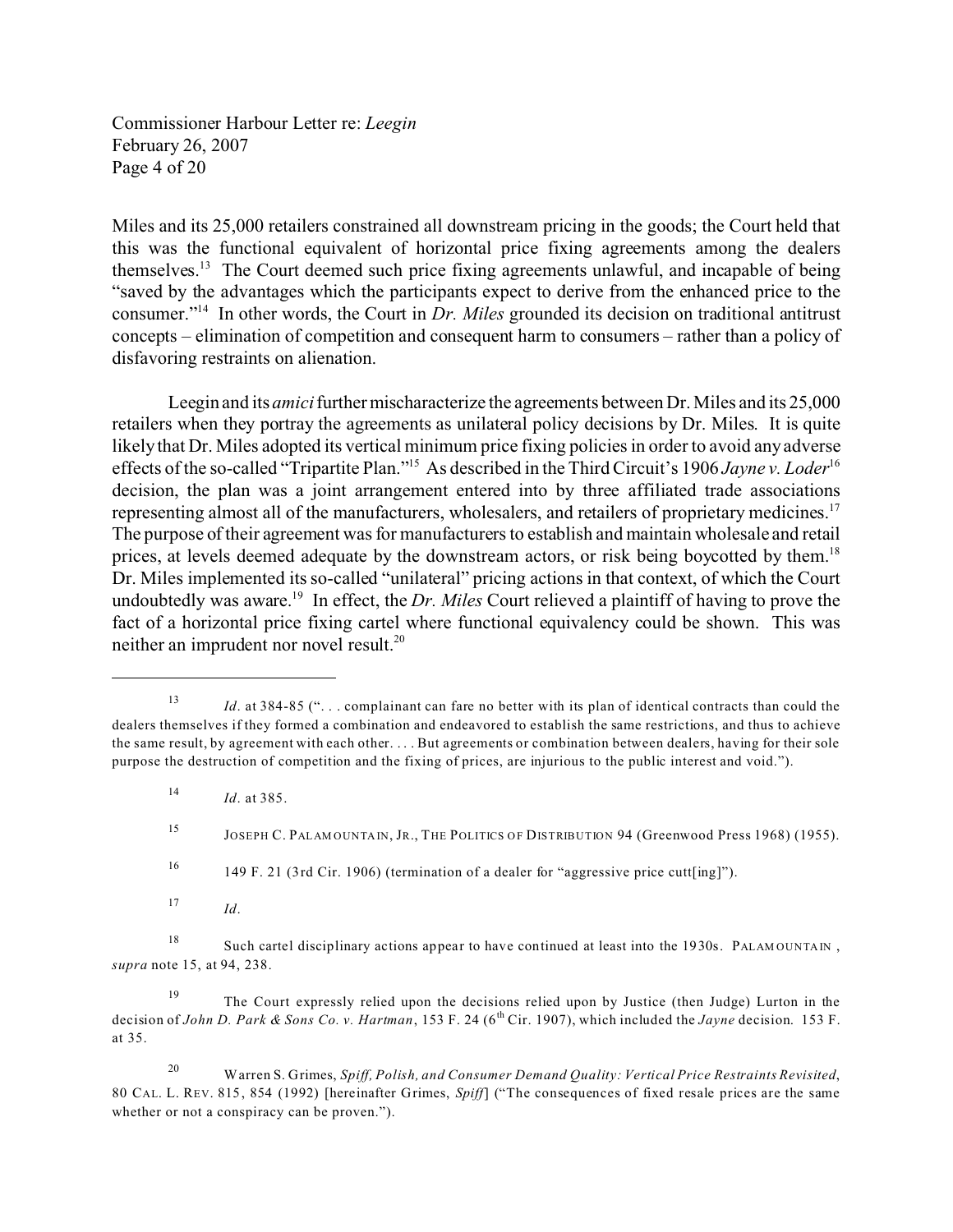Commissioner Harbour Letter re: *Leegin*  February 26, 2007 Page 5 of 20

The 1997 outcome in *State Oil Co. v. Khan* 21 does not weaken the vitality of *Dr. Miles*. In *Khan*, the Court overruled prior precedent regarding vertical maximum price fixing, in part because "neither the parties nor any of the *amici curiae* have called our attention to any cases in which enforcement efforts have been directed solely against the conduct encompassed by [that] *per se*  rule."22 In sharp contrast, the *Dr. Miles* precedent is of continuing utility in public antitrust enforcement.23 In particular, the rule of *per se* illegality for vertical minimum price fixing has been used by this Court to invalidate a number of state regulatory measures.<sup>24</sup> Those regulations typically promoted manufacturer-administered downstream pricing of products. The laws were held to violate the Sherman Act because the prices set by the manufacturers were not adequately supervised by the state itself.<sup>25</sup> The implicit assumption of those cases  $-i.e.,$  that manufacturers cannot and should not be trusted to set downstream consumer prices unless the state actively oversees the resulting displacement of competition – cannot easily be squared with the arguments advanced by Leegin and its *amici*. Overruling *Dr. Miles* likely would have an unsettling effect on both antitrust and state regulatory laws.

Finally, if the Court overrules *Dr. Miles* without also overruling (or substantially modifying) precedents that were adopted to mitigate or evade the *Dr. Miles* rule of *per se* illegality, the Court may render vertical minimum price fixing agreements presumptively lawful. Under *Colgate*, 26

<sup>21 522</sup> U.S. 3 (1997) (abandoning the *per se* rule against vertical maximum price fixing, where the manufacturer specifies a maximum price and prohibits dealers from selling to consumers at a higher price).

<sup>22</sup>*Id.* at 18-19.

<sup>23</sup>*See, e.g.*, Commissioner Pamela Jones Harbour, Vertical Restraints: Federal and State Enforcement of Vertical Issues, Written Materials Provided for the ALI-ABA Course of Study on Product Distribution and Marketing (Mar. 8-10, 2007), *available at* http://www.ftc.gov/speeches/harbour.htm (listing of recent state and federal government enforcement actions against vertical restraints of trade, at least 27 of which have involved vertical minimum price fixing).

<sup>24</sup>*See, e.g.*, *California Retail Liquor Dealers Ass'n v. Midcal Aluminum, Inc.*, 445 U.S. 97 (1980); *324 Liquor Corp. v. Duffy*, 479 U.S. 335, 341 (1987) ("Resale price maintenance has been a *per se* violation of § 1 of the Sherman Act since the early years of national antitrust enforcement" (citing *Dr. Miles*; other citations and internal quotation marks omitted)).

<sup>25</sup>*See, e.g., 324 Liquor*, 479 U.S. at 345 ("New York neither establishes prices nor reviews the reasonableness of the price schedules. . . . New York does not monitor market conditions or engage in any pointed reexamination of the program.") (quotation marks and citations omitted).

<sup>26</sup>*United States v. Colgate & Co*., 250 U.S. 300 (1919) (recognizing right of manufacturer to announce in advance the circumstances under which it will refuse to deal).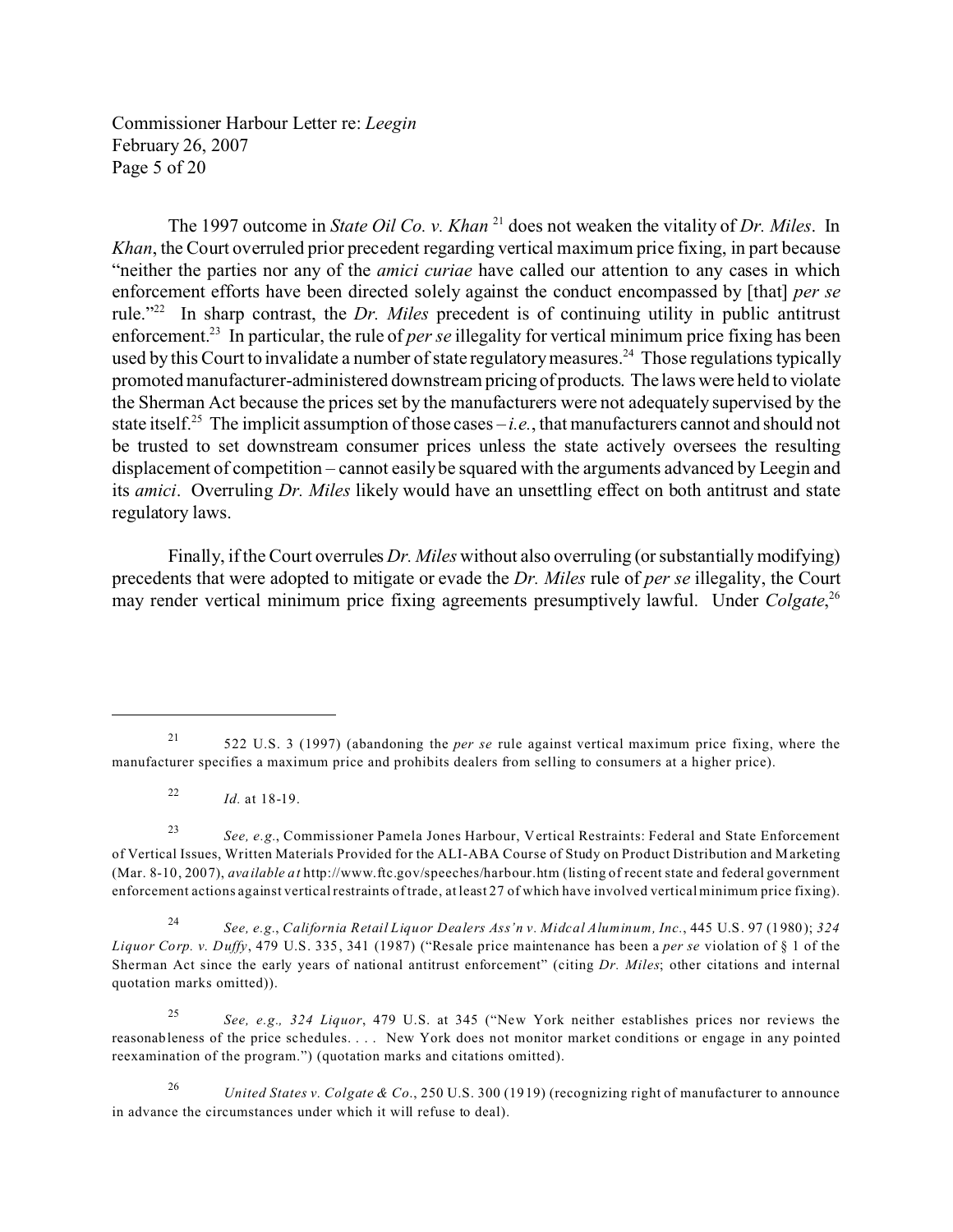Commissioner Harbour Letter re: *Leegin*  February 26, 2007 Page 6 of 20

*Monsanto*, 27 and *Business Electronics*28 (to name a few), it may be virtually impossible to prove even the fact that a vertical minimum pricing restraint has been imposed by a contract, combination or conspiracy.29 The practical effect of these cases is that an agreement inferred from a course of business conduct between vertical actors faces virtually insurmountable hurdles of proof in order to "exclude the possibility of independent action,"30 absent an express agreement. Few (if any) economists – let alone antitrust enforcers – would take such a benign view of vertical minimum price fixing. $31$ 

## **II. As A Matter of Economic Policy, Vertical Minimum Price Fixing Remains Harmful To Consumers**

Leegin and its *amici* claim that modern economic analysis<sup>32</sup> mandates the resuscitation of vertical minimum price fixing, because there might be some instances where vertical minimum price

<sup>29</sup>*See* Robert Pitofsky, *In Defense of Discounters: The No-Frills Case for a* Per Se *Rule Against Vertical Price Fixing*, 71 GEO. L.J. 1487, 1489 (1983) ("As a result, it is very difficult for a plaintiff (either the government or a private party) to win a rule of reason case. Thus, a determination to adopt a rule of reason approach is not merely a procedural determination affecting the scope of an investigation or trial.").

<sup>31</sup>*Leegin*, Brief of Economists at 16 ("There is some disagreement within the economics literature, and among *amici*, regarding the frequency with which minimum RPM has procompetitive or anticompetitive effects.").

<sup>27</sup>*Monsanto Co. v. Spray-Rite Corp.*, 465 U.S. 752 (1984) (requiring evidence that tends to exclude the possibility of unilateral action by manufacturer and dealers).

<sup>28</sup>*Business Electronics Corp. v. Sharp Electronics Corp.*, 485 U.S. 717 (1988) (dealer termination may not be deemed to be based on pricing unless an agreement as to a price or pricing level can be shown to exist between the manufacturer and the remaining dealers).

<sup>30</sup>*Monsanto*, 465 U.S. at 768.

<sup>&</sup>lt;sup>32</sup> Leegin's views reflect the version of modern economic analysis practiced by the most conservative proponents of the so-called Chicago School, who favor a static, rather than dynamic, view of economics. *See, e.g.*, Mark Blaug, *Is Competition Such a Good Thing? Static Efficiency versus Dynamic Efficiency*, 19 REV.INDUS. ORG. 37, 44-47 (2001). "The Chicago school does not deny that there is a case for antitrust law but they doubt that it is a very strong case because most markets, even in the presence of high concentration ratios, are 'contestable' (Bork, 1978). How do we know? We know because [of] the good-approximation assumption: the economy is never far away from its perfectly competitive-equilibrium growth path! Believe it or not, that is all there is to the 'antitrust revolution' of the Chicago School." *Id.* at 47. (The "good-approximation assumption" refers to the intuition that observed prices and quantities may be treated as good approximations of their long-run equilibrium values. *Id*. at 40.)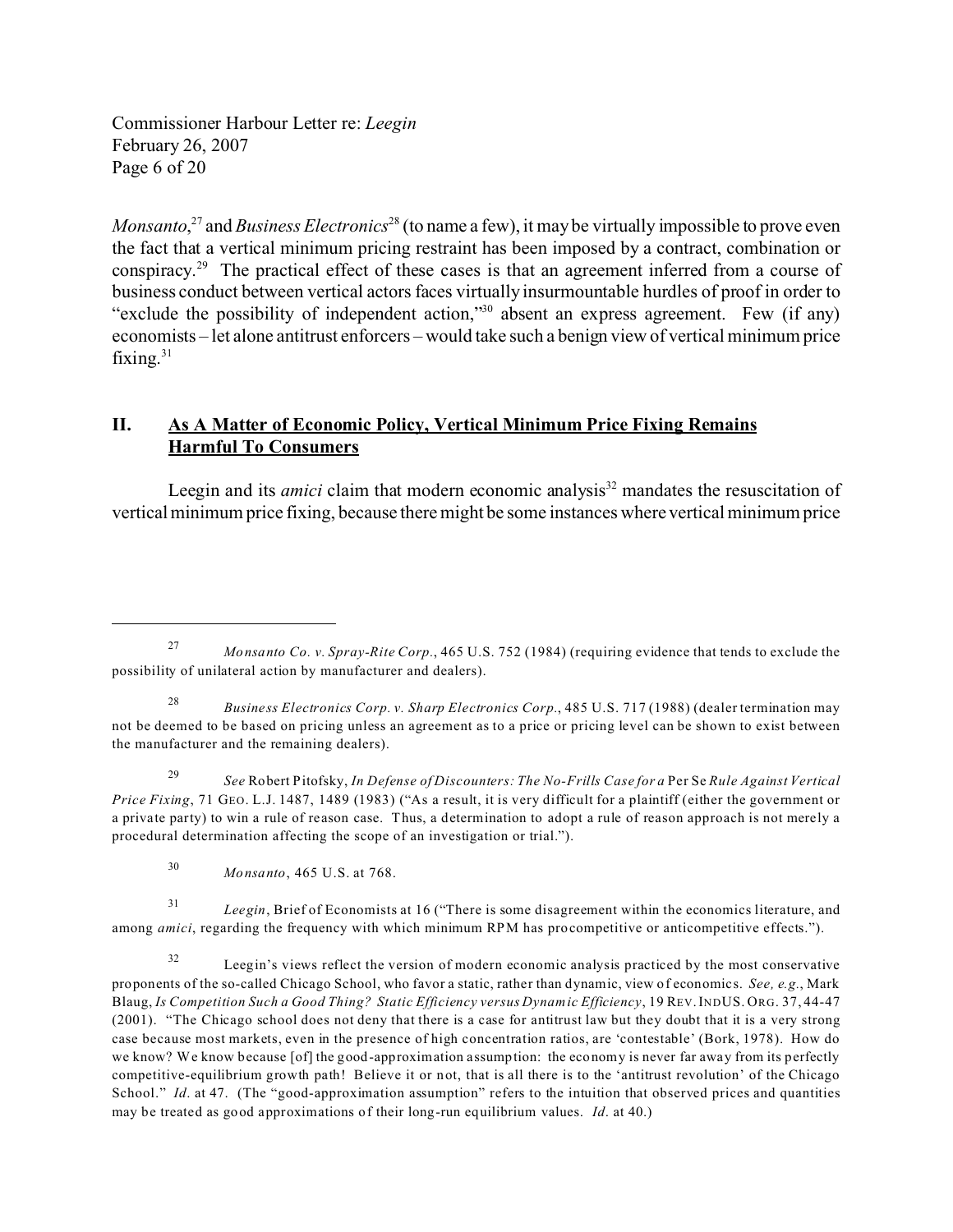Commissioner Harbour Letter re: *Leegin*  February 26, 2007 Page 7 of 20

fixing enhances competition.<sup>33</sup> Leegin's reliance on economic theory is misplaced, however, because Leegin's arguments contradict a fundamental principle of antitrust law. The essence of the Sherman Act, according to this Court's decision in *Reiter v. Sonotone*, 34 "is to ensure fair price competition in an open market."35 If consumers are treated as advocated by Leegin and its *amici*, consumers will lose many critical benefits of fair price competition in an open market.

Leegin's main economic argument is that the higher retail prices generated by vertical minimum price fixing will lead to extra profits for retailers, which will create incentives for Leegin's dealers to provide additional "services" to consumers. But the actual benefit to consumers is far from clear, especially in this particular product market.<sup>36</sup> It appears that the primary "service" the retailers offer is to steer consumers toward Leegin's products and away from those of other manufacturers, even if an individual customer's needs might be better met by alternative products in the dealer's inventory. The guaranteed margins sponsored by Leegin's vertical minimum price fixing accomplish little more than a consumer-funded bribe to retailers, in return for which the retailers will favor Leegin's merchandise.<sup>37</sup> Leegin's conduct also invites other manufacturers to respond with higher consumer-funded bribes of their own.

Leegin and its *amici* make two simultaneous claims: first, that these added "services" are sufficiently beneficial to consumers to outweigh any possible harm to competition; and second, that consumers prefer to deal with discounters who might offer fewer or different services. Both cannot be true, unless this Court is ready to declare consumer preferences to be market failures. This Court

34 442 U.S. 330 (1979).

<sup>35</sup>*Id.* at 342.

<sup>36</sup>*See infra* Part IV (in the factual context of this product market – ladies handbags and other fashion accessories – any "services" provided to consumers are of particularly dubious value).

<sup>37</sup>*See* Warren S. Grimes, *Brand Marketing, Intrabrand Competition, and the Multibrand Retailer: The Antitrust Law of Vertical Restraints*, 64 ANTITRUST L. J. 83, 109-110 (1995) (noting that unlike commercial bribes, consumer-funded higher margins may be inexpensive for the manufacturer, but are, nonetheless, as capable as a bribe of causing economic injury by distorting the allocation of goods).

<sup>33</sup> When Congress passed the Consumer Goods Pricing Act of 1975, Pub. L. No. 94-145, 89 Stat. 80 [hereinafter Consumer Goods Pricing Act] (*see infra* Part III), Congress made it clear that the law was not intended to affect the unilateral ability of manufacturers to suggest retail prices or to chose the parties with whom they would do business (within the meaning of the *Colgate* doctrine). *See* S. Rep. 94-466, *Act to Repeal Enabling Legislation for Fair Trade Laws* (1975), at 3. Accordingly, the question in this case is limited to whether manufacturers should be permitted to enter into *express* vertical minimum price fixing agreements.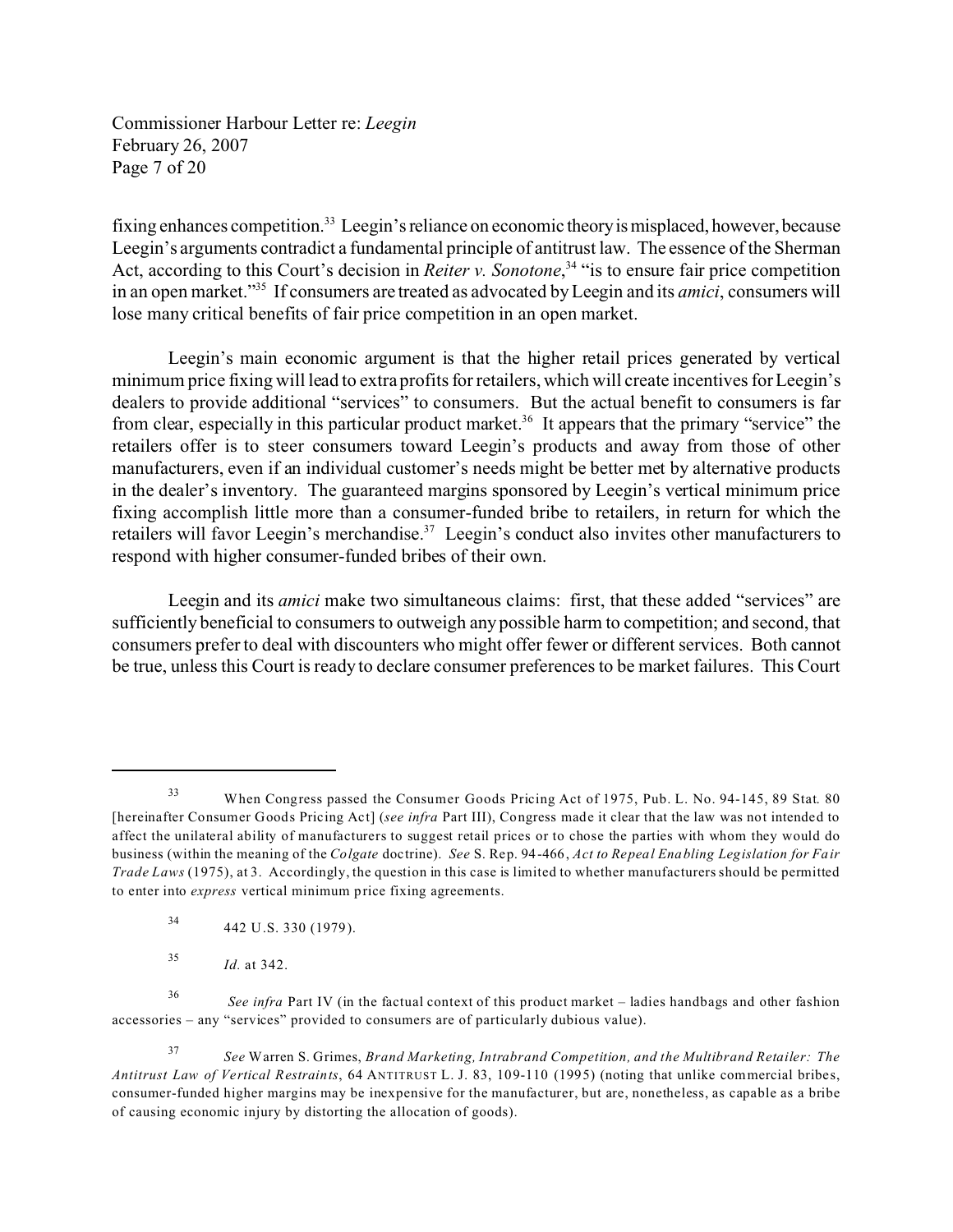Commissioner Harbour Letter re: *Leegin*  February 26, 2007 Page 8 of 20

is asked to affirm Leegin's utter lack of faith in an economy where consumers are able to express their preferences with their pocketbooks (Brighton®-branded or otherwise).<sup>38</sup>

A review of the 1936-37 issues of the *Trade Regulation Review: A Bulletin on Economics and Law of Business Co-operation* 39 shows that most of the same arguments for or against vertical minimum price fixing were being advanced then as are being advanced today. The so-called new wisdom of modern analysis is not much more than repackaged old chestnuts. Indeed, many of the current arguments appear in the *Dr. Miles* opinion itself.<sup>40</sup> Furthermore, as discussed more fully below,<sup>41</sup> the United States experimented with vertical minimum price fixing at the state level for over forty years. In response to this economic learning, Congress ultimately declared the experiment a failure by passing the Consumer Goods Pricing Act of 1975, which banished vertical minimum price fixing on a national scale.

Sound economic policy grounded in the well-being of consumers should favor lower consumer prices and greater efficiency in the distribution and sale of consumer goods.42 Vertical minimum price fixing, by itself, promises neither. In many (if not most) cases, vertical minimum price fixing will lead to prices that provide a margin of comfort for a manufacturer's *least* efficient

<sup>38 &</sup>quot;[A]uthorizing the manufacturer to decide what mix of products and services is desirable, instead of allowing the market to decide that question, is inconsistent with the nation's commitment to a competitive process." Pitofsky, *supra* note 29, at 1493. "Simply put, the argument assumes an identity between cost and value and thereby begs the question of the competitive marketplace by denying the consumer the right to assign his own value to the intangible asset of trademark or image." H.Rep. 94-341 at 5 (quoting FTC Chairman Lewis Engman).

<sup>&</sup>lt;sup>39</sup> TRADE REGULATION REVIEW: A BULLETIN ON ECONOMICS AND LAW OF BUSINESS COOPERATION, Vol. 1-7 (Reinhold Wolff, Dec. 1936 - Nov. 1937)

<sup>40</sup> Even in 1911, manufacturers and retailers favoring vertical minimum price fixing cited the need to create incentives (via margin enhancement) to stock the product, provide pre-sale product promotion, avoid competition from discounters, and protect the product's reputation and value image. *Dr. Miles*, 220 U.S. at 375 (noting that the complaint alleged that ". . . druggists . . . cannot[] realize sufficient profits by the sale of the medicines at the cut-prices, . . . and therefore are unwilling to, and do not keep the medicines in stock, or, if kept in stock, do not urge or favor sales thereof, but endeavor to foist off some similar remedy or substitute, and from the fact that in the public mind an article advertised or announced at cut or reduced price . . . suffers loss of reputation and becomes of inferior value and demand.") (internal quotes omitted). The "new" economic learning has over a century's worth of history attached.

<sup>41</sup>*See infra* Part III.

<sup>42</sup>*State Oil Co. v. Khan*, 522 U.S. 3, 15 (1997) ("Low prices, we have explained, benefit consumers regardless of how those prices are set, and so long as they are above predatory levels, they do not threaten competition. . . . Our interpretation of the Sherman Act also incorporates the notion that condemnation of practices resulting in lower prices to consumers is especially costly because cutting prices to increase business often is the very essence of competition.") (internal quotations and citations omitted)).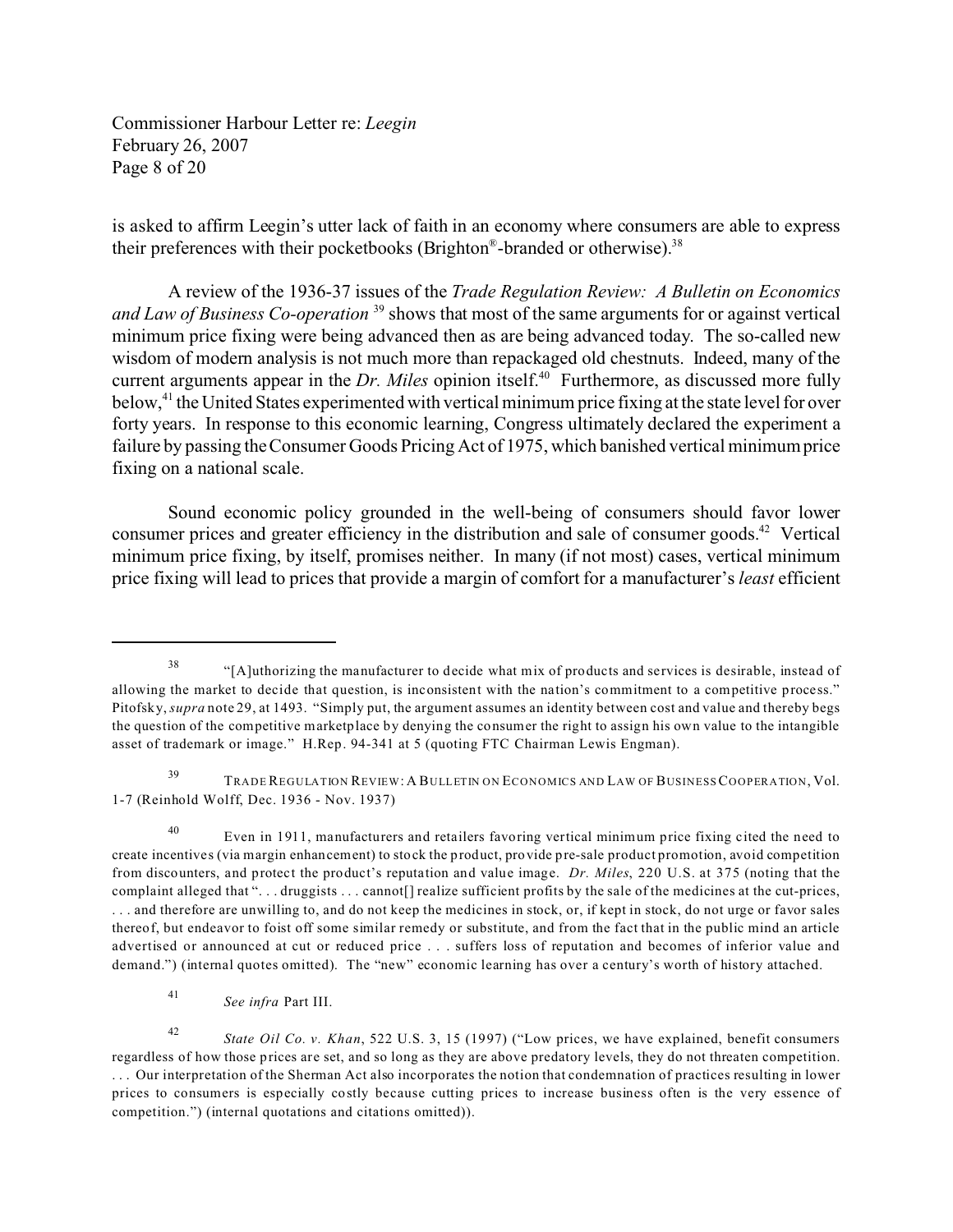Commissioner Harbour Letter re: *Leegin*  February 26, 2007 Page 9 of 20

retailers.<sup>43</sup> In addition, the higher dealer profits yielded by vertical minimum price fixing are likely to fund benefits that create as much or more value for Leegin's interbrand *competitors* than for consumers. Creating a more attractive shopping venue in a multiproduct store, for instance, benefits Leegin's interbrand competitors who are able to free-ride on Leegin's initiative.

Proponents of vertical minimum price fixing often assign belittling labels – such as "knaves"<sup>44</sup> and "free-riders"<sup>45</sup> – to efficient retailers who share the fruits of their efficiency with consumers. But these labels do not necessarily convey antitrust meaning. The "knaves" and "freeriders" may provide better sales locations, consumer services, and information than their higherpriced competitors. If so, vertical minimum price fixing only serves to block distribution and retailing efficiencies that otherwise would reach consumers and enhance competition.

If *Dr. Miles* is reversed and vertical minimum price fixing becomes more prevalent, consumers likely will suffer the following outcomes:

higher prices set by manufacturers;<sup>46</sup>

<sup>43</sup>*See* Robert L. Steiner, *Intrabrand competition – stepchild of antitrust*, 36 ANTITRUST BULL. 155, 177 (1991) ("[Vertical] restraints have often sheltered an anachronistic, high-cost group of retailers against the entry of new and more efficient types of distributors."); Robert L. Steiner, *How Manufacturers Deal With The Price-Cutting Retailer: When Are Vertical Restraints Efficient?*, 65 ANTITRUST L. J. 407, 419-25 (1997) (describing the effect on incumbent retailers of the emergence of more efficient retailers who provide a different service package which is equal or superior to those being provided by incumbents).

<sup>44 &</sup>quot;I cannot believe that in the long run the public will profit by this court permitting *knaves* to cut reasonable prices for some ulterior purpose of their own." *Dr. Miles*, 220 U.S. at 386 (Holmes, J., dissenting) (emphasis supplied).

<sup>45</sup> The concept of the free-rider is generally ascribed to the work of Professor Telser. *See* Lester G. Telser, *Why Should Manufacturers Want Fair Trade?*, 3 J.L. & ECON. 86 (1960). "To sum up, the free-rider justification of resale price maintenance has severe limitations. Its plausibility is palpably low in many product areas where RPM is used." FREDERIC M. SCHERER & DAVID ROSS, IND USTRIAL MARKET STRUCTURE AND ECONOMIC PERFORMANCE 554 (3d ed. 1990). Indeed, the efficiency claims for vertical minimum price fixing made by Bork, and others, reflect "a special case not applicable under many circumstances. The Bork argument should not be accepted by the Court as a general principle." *Leegin*, Brief for Comanor & Scherer at 5. ("The Bork argument" refers to the proposition that vertical price fixing promotes "higher margins which promote enhanced consumer welfare and efficiency." *Id*. at 4.)

<sup>46</sup> Pitofsky, *supra* note 29, at 1488 (". . . minimum vertical price agreements lead to higher, and usually uniform, resale prices); H. Rep. 94-341, *Consumer Goods Pricing Act of 1975*, at 3 (1975) ("From the consumers' point of view, 'fair trade' laws have one effect – higher prices."). The same page of the report cited studies showing that vertical minimum price fixing led to price increases as high as 27-37.4%. The report also cited a Library of Congress study performed for Senator Brooke, finding that fair trade cost consumers \$3 billion a year, and a Stanford study that put the annual cost at \$6.5 billion a year.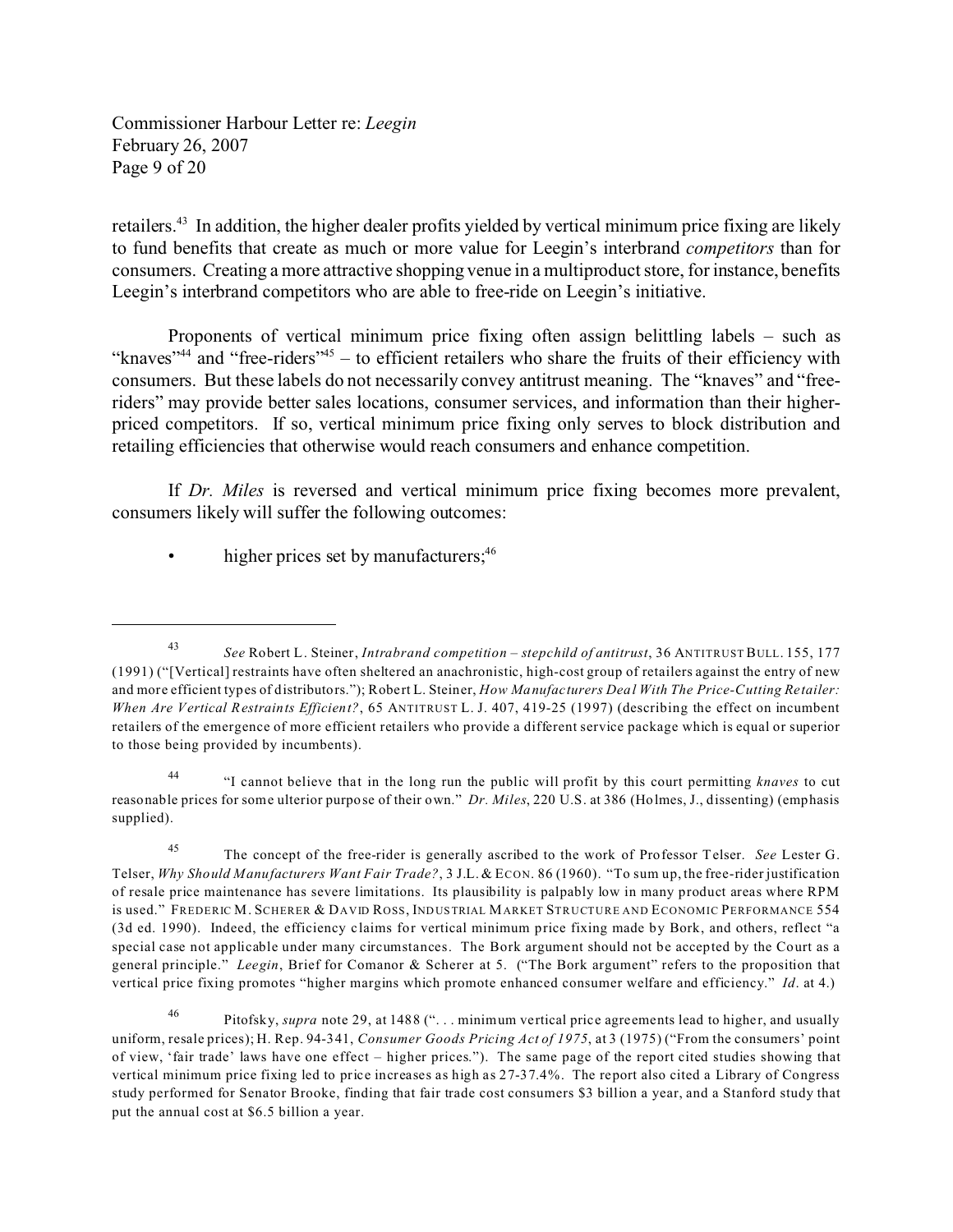Commissioner Harbour Letter re: *Leegin*  February 26, 2007 Page 10 of 20

- reduced efficiency in distribution and retailing; $47$
- lower levels of retail sales per outlet;<sup>48</sup>
- higher rates of business failure; $49$
- reduced opportunities for effective entry by new competitors and products;<sup>50</sup>
- distortion of retailer incentives to provide objective comparisons of competing brands on their shelves: $51$
- diminished levels of competition between competing brands of goods;<sup>52</sup> and

48 "It has been established by a U.S. Department of Justice study prepared by Dr. Leonard Weiss in 1969, that stores in fair trade States almost universally have a significantly lower volume of retails sales than stores in free trade areas . . . sales volume per store is systematically lower under fair trade." Statement of Senator Brooke, 121 CONG. REC. 38,050 (Dec. 2, 1975).

49 S. Rep. 94-466, *supra* note 33, at 3 (" . . . 'fair trade' States with fully effective laws have a 55 percent higher rate of firm failures than free trade states.").

<sup>50</sup>*See* H. Rep. 94-341, *supra* note 46, at 5; Warren S. Grimes, *Brand Marketing, Intrabrand Competition, and the Multibrand Retailer: The Antitrust Law of Vertical Restraints*, 64 ANTITRUST L.J. 83, 98 (1995) ("Preserving entry opportunities for new retailers and new retailing approaches is a critical component to the dynamic growth of our economy. Intrabrand competition serves this goal by preserving one of the new entrant's most potent competitive tools: the ability to discount popular branded items that draw customers.").

51 "The consumer . . . has little reason to suspect that a retailer will promote a particular brand for reasons other than its merits. In short, consumers often may view retailers as neutral, advice-giving marketers, raising the risk that consumers will accept the retailer's self-interested purchase advice." Grimes, *Spiff*, *supra* note 20, at 830 (further noting that retailer competition keeps margins down for all products – limiting the incentive to promote one product over another).

<sup>47</sup>*See, e.g.,* Pitofsky, *supra* note 29, at 1493 ("To deny the sellers access to products because they are aggressive in pricing (and perhaps more efficient as well) hardly seems to be a service to consumers, or a vote of confidence in the competitive process."); Statement of Senator Brooke, 121 CONG. REC. 1339 (Jan. 27, 1975) ("The crux of the problem of resale price maintenance, is whether the consumer should reap the benefits of the most efficient forms of retailing or . . . should be forced to pay more in order to make retailing . . . a more comfortable occupation.") (quoting an editorial from *Consumers Union*)).

<sup>52</sup> H. Rep. 94-341, *supra* note 46, at 3-4 (citing the testimony of Keith Clearwaters, Dep. Ass't Attorney General, Antitrust Division, U.S. Dep't of Justice).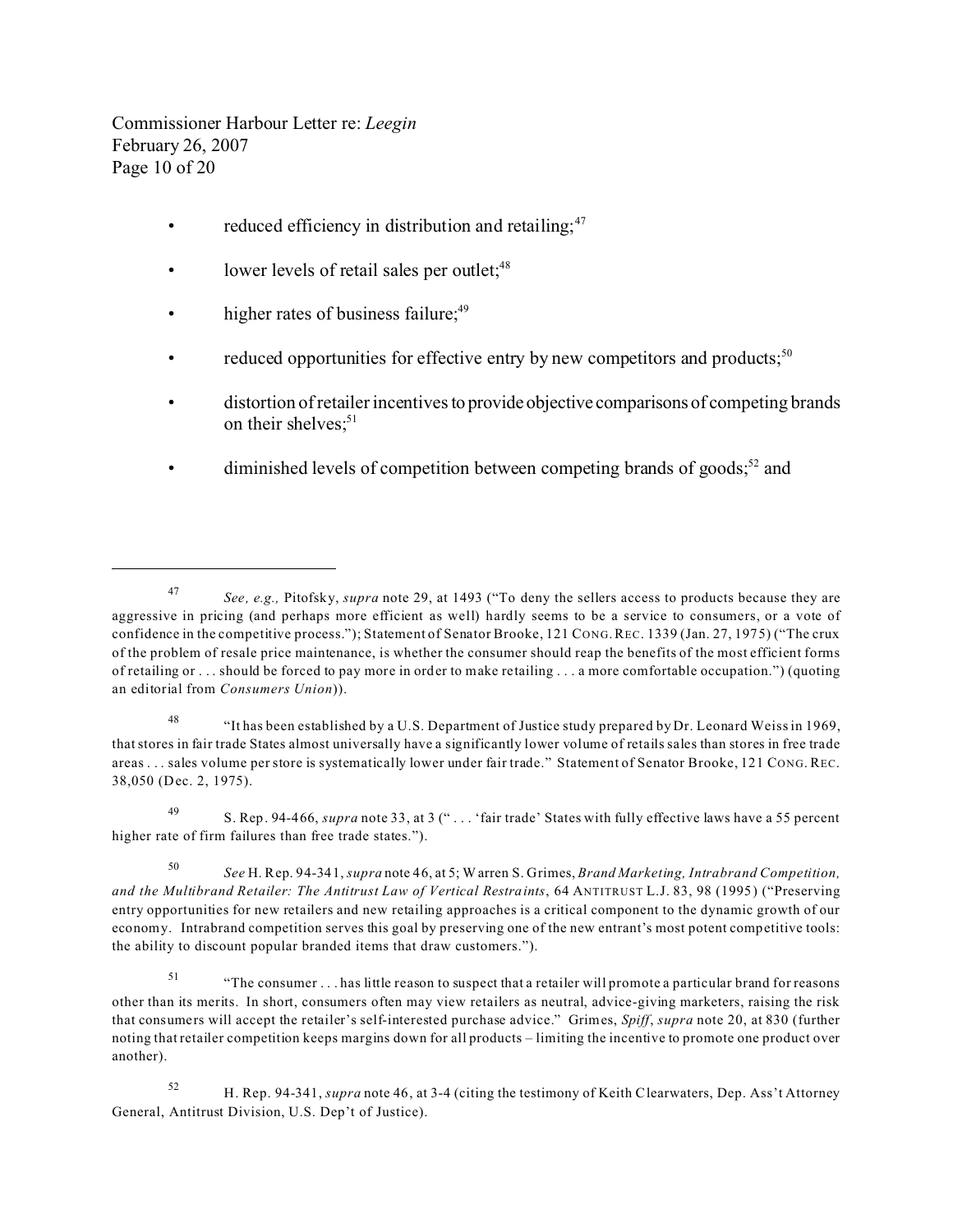Commissioner Harbour Letter re: *Leegin*  February 26, 2007 Page 11 of 20

> increased competition by manufacturers for the loyalty of their dealers, the costs of which will be borne by consumers.<sup>53</sup>

It is no wonder, therefore, that most industrialized nations of the world treat vertical minimum price fixing as *per se* illegal – sometimes even subject to penalties – while non-price vertical restraints are treated more leniently.<sup>54</sup>

#### **III. Congress Intends Vertical Minimum Price Fixing To Be** *Per Se* **Unlawful**

The Court is asked, in effect, to repeal the Consumer Goods Pricing Act of 1975, in which Congress expressed its clear support for a *per se* rule against vertical minimum price fixing. Congress repeatedly has declined to reverse its position. The Court should respect Congressional intent.

Congress passed the Miller-Tydings Resale Price Maintenance  $Act<sup>55</sup>$  in 1937, twenty-six years after the Court issued its *Dr. Miles* opinion. In deference to so-called "fair trade" laws passed by various states early in the Depression,<sup>56</sup> the Miller-Tydings Act amended the Sherman Act to create an exemption for vertical minimum price fixing agreements that were promoted under state fair trade laws.<sup>57</sup> Thus, until the mid-1970s, Congress sponsored an economic experiment at the state

55 Miller-Tydings Resale Price Maintenance Act (Act of Aug. 17, 1937, Pub. L. 314, ch. 690, Title III, 50 Stat. 693) [hereinafter Miller-Tydings Act]; *see also* McGuire-Keogh Fair Trade Enabling Act (Act of July 14, 1952, Pub. L. 543, ch. 745, 66 Stat. 631) (expanded exemption to cover so-called non-signor statutes invalidated by this Court in *Schwegmann Bros. v. Calvert Distillers Corp* , 341 U.S. 384 (1951) [hereinafter McGuire Act]. Subsequent citations to the Miller-Tydings Act are intended to refer to the McGuire Act as well.

56 SCHERER & ROSS, *supra* note 45, at 556 ("The U.S. federal fair trade law was born during the Great Depression of the 1930s. It died in the recession of 1975.").

<sup>53</sup> Indeed, competitive responses in some industries could result in upward-spiraling price escalations to attract dealer loyalty.

<sup>54</sup>*See, e.g.*, Ittai Paldor, *The Vertical Restraints' Paradox: Justifying the Different Legal Treatment of Price and Non-price Vertical Restraints* at 3-4 (Jan. 24, 2007), *available at* http://ssrn.com/abstract=951609 (listing the United States, Canada, the United Kingdom, the European Union, and Australia as countries with a rule of *per se*  illegality for vertical minimum price fixing, and noting their generally more lenient treatment of non-price vertical restraints); Australian Competition & Consumer Comm'n News Release, *Topfield distributor penalised \$238 000 for resal e pri ce maint enance* (De c. 1 3 , 200 6), *available a t*  http://www.accc.gov.au/content/index.phtml/itemId/773132/fromItemId/2332.

<sup>57</sup> Prior to 1937, Congress had refused to pass legislation permitting vertical price fixing every session since 1914, and President Roosevelt had opposed passage of the Miller-Tydings Act. *See* PALAM OUNTA IN, *supra* note 15, at 236; *Deadlock in the Resale Price Movement*, TRADE REG. REV. (July 1937), at 2 ("Endeavors to extend price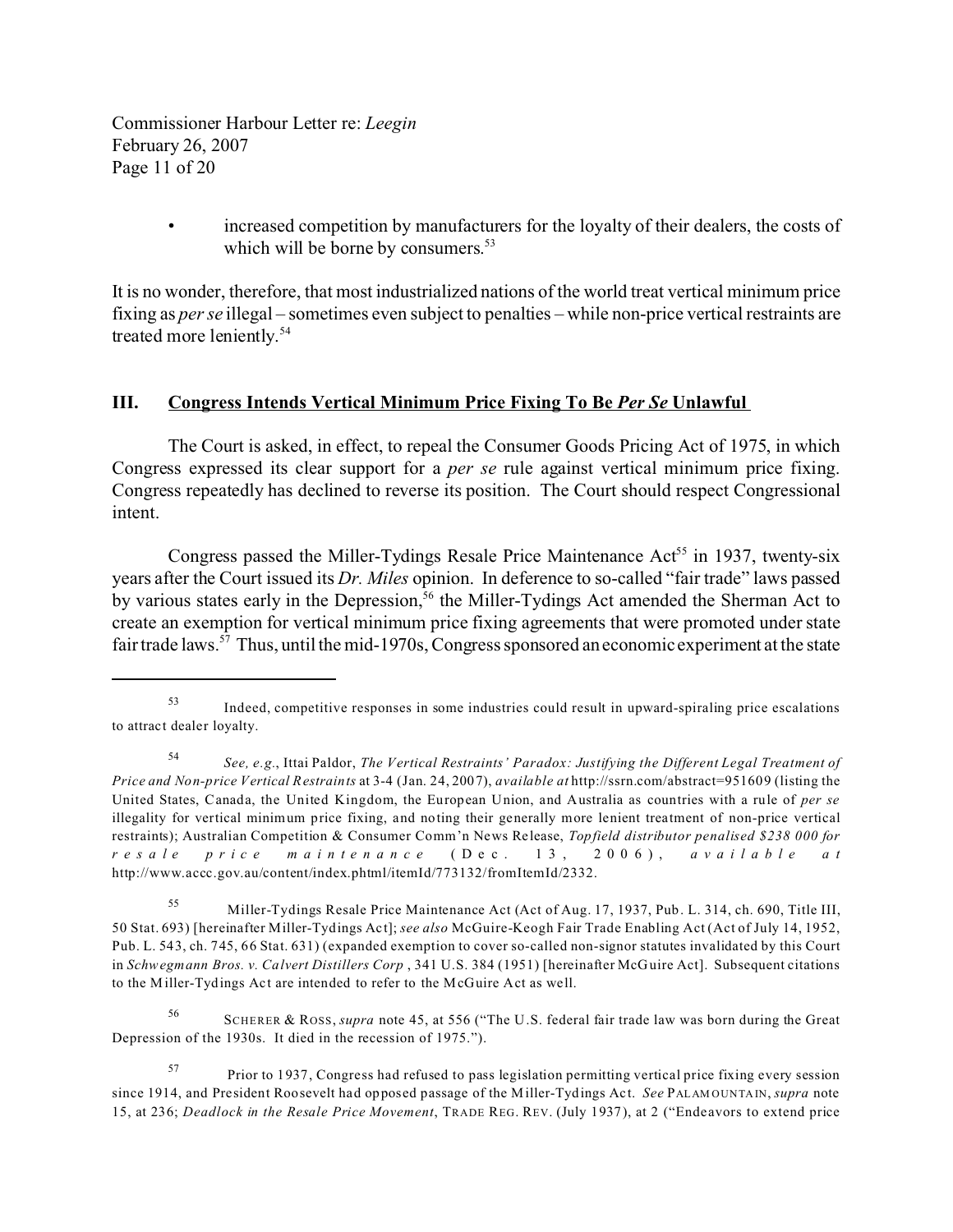Commissioner Harbour Letter re: *Leegin*  February 26, 2007 Page 12 of 20

level, permitting individual states to test the real-world effects of vertical minimum price fixing.<sup>58</sup> During that time, Congress continued its refusal to adopt federal legislation that would have reversed *Dr. Miles* and allowed vertical minimum price fixing on a national scale.<sup>59</sup>

 Ultimately, Congress declared the states' experiment with vertical minimum price fixing a failure.<sup>60</sup> Recognizing that the fair trade laws were "anachronistic" in a modern economy, Congress passed the Consumer Goods Pricing Act of 1975, which repealed the Miller-Tydings Act. Congress found that vertical minimum price fixing served little purpose other than raising prices to consumers.61 Congress examined and rejected various justifications for vertical minimum price fixing, including: the provision of additional services; the protection of small businesses; and providing entry opportunities for new businesses.<sup>62</sup> Congress also found that legalized vertical

fixing of branded [goods] over a nation-wide area came to a standstill when President Roosevelt, early in May, sidetracked the Tydings-Miller Resale Price Maintenance Bill."). Professor Kramer claims that the Miller-Tydings Act was enacted in no small measure because the National Association of Retail Druggists ("NARD") made a significant cash "payoff" to "a high official in the [Roosevelt] administration." Victor H. Kramer, *Legislating fair trade by foul means (1937-1939)*, 36 ANTITRUST BULL. 81, 87 (1991). Palamountain noted that similar tactics were used to secure state statutes permitting vertical price fixing. PALAMOUNTAIN , *supra* note 15, at 238 n.12 (noting that a Connecticut grand jury found that bribes jointly funded by NARD and McKesson & Robins, a drug wholesaler, had been used to get Connecticut's fair trade law adopted).

<sup>58</sup>*See New State Ice Co. v. Liebmann*, 285 U.S. 262, 311 (1932) (Brandeis, J., dissenting) ("It is one of the happy incidents of the federal system that a single courageous state may, if its citizens choose, serve as a laboratory; and try novel social and economic experiments without risk to the rest of the country.").

<sup>&</sup>lt;sup>59</sup> During the floor debate on the Consumer Goods Pricing Act, Representative Van Deerlin noted that the "move in Congress in the 1960's to enact a national fair trade law . . . never reached the mark-up stage in our House Commerce Committee." 121 CONG. REC. 23,661 (1975). In that same statement, Van Deerlin said that fair trade was not fair to consumers; "referred to the benefits to manufacturers and retailers;" provided "good profits for the retailers and bad prices for consumers;" and created "no evidence that the failure rates for small businessmen have been any higher in States lacking the dubious benefits of fair trade laws." Van Deerlin concluded his statement by saying, "Clearly, fair trade is an idea whose time has gone." *Id.* 

 $^{60}$  "[O]ur economy has evolved to the point that it no longer requires and no longer is served by resale price maintenance under the fair trade laws. . . . Moreover, the fair trade laws have been abused. . . . [T]he fair trade laws have clearly become anti-consumer. In an economic system built on the principle of competition, they are an anachronistic anomaly whose repeal is long overdue." *Id*. at 23,662 (statement of Rep. Seiberling). "[T]he seriously depressed economy of the 1930's exists no longer and the [fair trade] laws should now be repealed to aid the consumer." *Id*. at 38051 (statement of Sen. Hruska).

<sup>61</sup>*See supra* note 46 (noting Congressional findings of significantly higher prices in states permitting vertical minimum price fixing).

<sup>62</sup> S. Rep. 94-466, supra note 33, at 3-4; H. Rep. 94-341, supra note 46, at 4-5  $($ "... it finds no real support in the facts, [and] . . . 'fair trade laws can actually work to stifle market entry by new small retail businesses,[ such that] . . . resale price maintenance could not be justified.").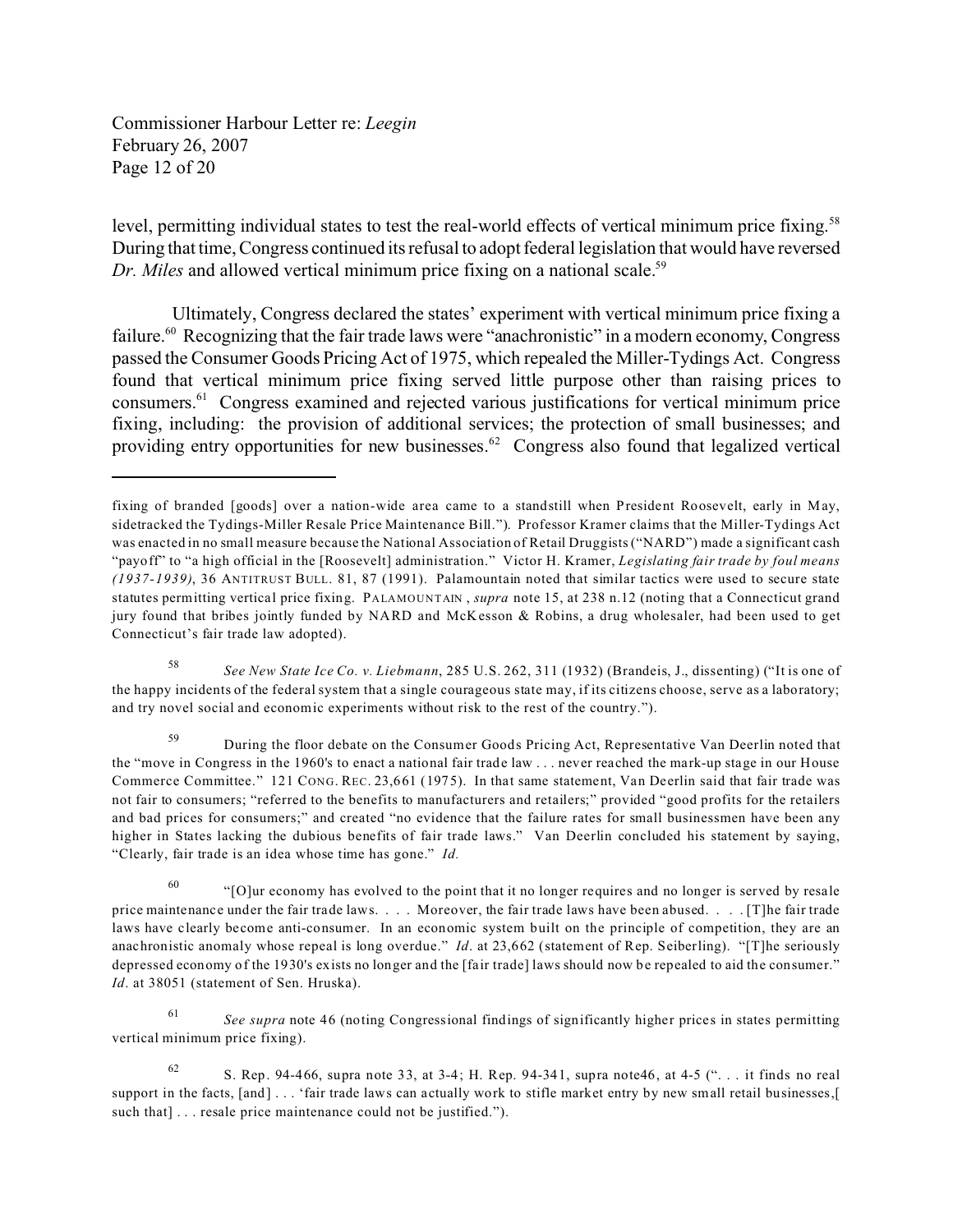Commissioner Harbour Letter re: *Leegin*  February 26, 2007 Page 13 of 20

minimum price fixing provided a cover and invitation for *horizontal* price fixing as well.63 President Ford recognized the *per se* illegality of vertical minimum price fixing when he signed the Consumer Goods Pricing Act into law.<sup>64</sup>

Congress had no reason to suspect that vertical minimum price fixing would survive the 1975 legislation, or that Congress might need to specify a liability standard for vertical minimum price fixing conduct. After all, vertical minimum price fixing already was *per se* unlawful under *Dr. Miles*. In addition, the Court had made clear its aversion to inquiries about the reasonableness of fixed prices,<sup>65</sup> and Congress therefore had no reason to suspect that the Court might wish to encourage such inquiries in the future.

This Court expressly found, in its 1977 *GTE Sylvania*<sup>66</sup> decision, that Congress intended vertical price fixing to be *per se* unlawful.<sup>67</sup> That same footnote in the *GTE Sylvania* opinion also endorsed Justice Brennan's observation in *White Motor Co.*68 that minimum vertical price fixing tends to reduce both interbrand and intrabrand competition.<sup>69</sup>

64 2 PUB. PAPERS 724 (Dec. 12, 1975).

<sup>65</sup>*See, e.g., United States v. Trenton Potteries*, 273 U.S. 392, 397-98 (1927) ("The reasonable price fixed today may through economic and business changes become the unreasonable price of to-morrow. . . . Agreements which create such potential power may well be held in themselves unreasonable or unlawful restraints, without the necessity of minute inquiry whether the particular price is reasonable or unreasonable as fixed and without placing on the government in enforcing the Sherman Law the burden of ascertaining from day to day whether it has become unreasonable through the mere variation of economic conditions.").

<sup>66</sup>*Continental T.V., Inc. v. GTE Sylvania Inc.*, 433 U.S. 36 (1977).

<sup>67</sup>*Id*. at 51 n.18 (". . . Congress recently has expressed its approval of a per se analysis of vertical price restrictions by" the passage of the Consumer Goods Pricing Act); *see also* Statement of Rep. Jordan, 121 CONG. REC. 23,659 (Jul. 21, 1975) ("Together, the Miller-Tydings and McGuireActs constituted special interest legislation that legitimized what, without the exemption granted by those acts, would be per se violations of the antitrust laws.").

<sup>68</sup>*White Motor Co. v. United States*, 372 U.S. 253 (1963).

<sup>69</sup>*Id.* at 268 (Brennan, J., concurring) ("Resale price maintenance is not only designed to, but almost invariably does in fact, reduce price competition not only among sellers of the affected product, but quite as much between that product and competing brands.").

<sup>63</sup>*Id*. at 3-4.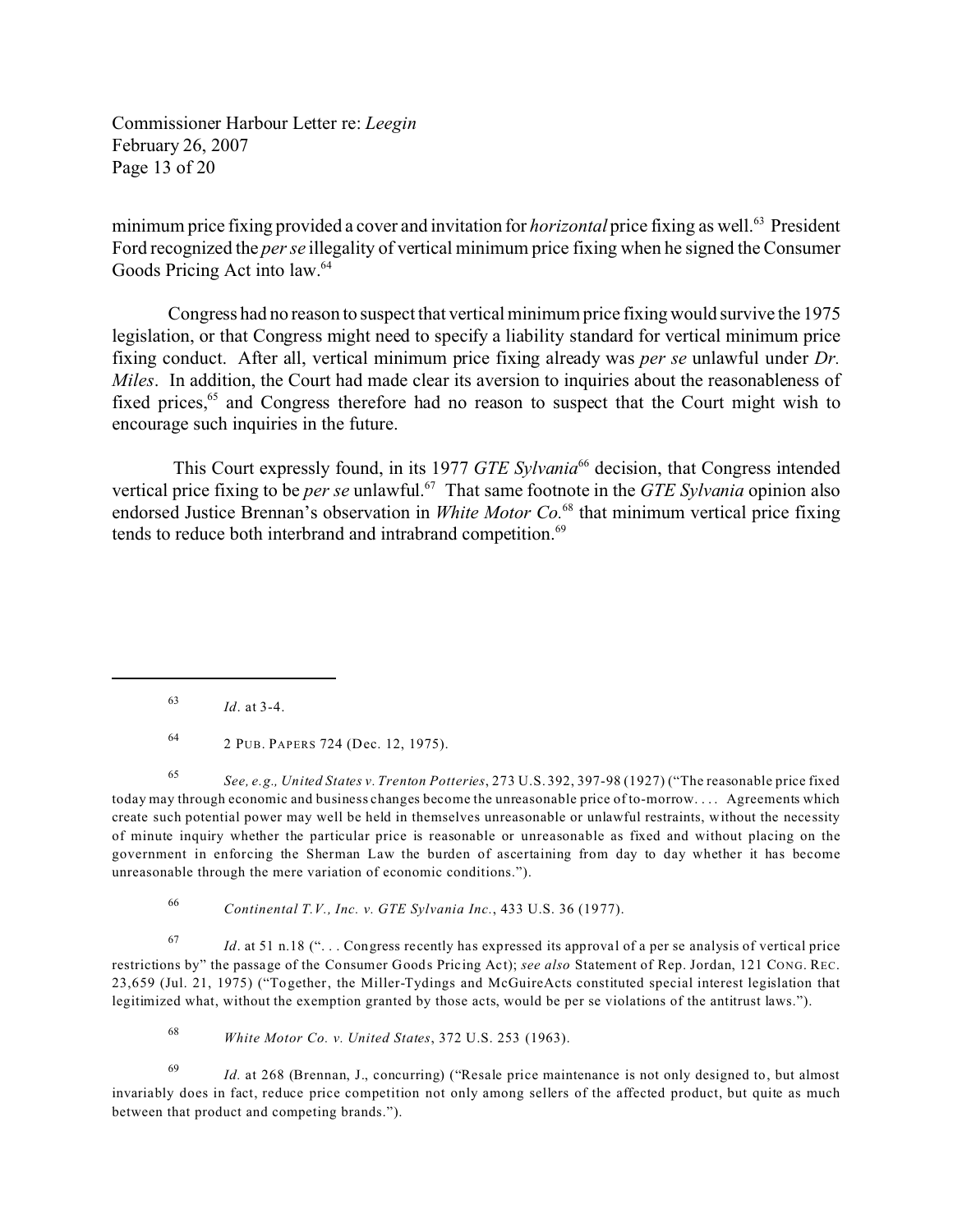Commissioner Harbour Letter re: *Leegin*  February 26, 2007 Page 14 of 20

On four subsequent occasions, Congress re-emphasized its belief in a *per se* rule for vertical minimum price fixing. Congress explicitly forbade the use of federal antitrust enforcement appropriations to advocate for the reversal of *per se* illegality for such conduct.<sup>70</sup>

Leegin in effect asks the Court to resolve a political question: should retailers function solely as the sales agents for manufacturers, to the substantial exclusion of any role as purchasing agents for consumers?<sup>71</sup> Leegin implicitly favors the sales agent model, but this model would deprive consumers of competition between retailers, including any efficiencies that competition might produce. This is not what Congress intended. When Congress repealed the exemptions that permitted vertical minimum price fixing, Congress believed this otherwise unlawful pricing practice had been ushered into oblivion, never to trouble consumers further. Leegin and its *amici* now urge the Court to make expressly contrary findings. The Court should not authorize its own economic experiment, on a far grander scale than Congress ever permitted.<sup>72</sup>

#### **IV. The** *Leegin* **Facts Do Not Support Overruling** *Dr. Miles*

Leegin adopted its vertical minimum price fixing regime to insulate its own stores from competition from its other dealers. Even if there were a case to be made for more lenient treatment of restraintsimposed byamanufacturer to control identifiable market failures in product distribution, this case hardly presents compelling facts to support that outcome.

<sup>70</sup> Departments of Commerce, Justice, and State, the Judiciary, and Related Appropriations Act, 1984, § 510, Pub. L. No. 98-166, 97 stat. 1102-03 (1983); Departments of Commerce, Justice, and State, the Judiciary, and Related Agencies Appropriation Act, 1986, § 605, Pub. L. No. 99-180, 99 stat. 1169-71 (1985) (The provisions of this act expressly cited *Dr. Miles* with approval, and the then-just-released Department of Justice Vertical Restraint Guidelines with disfavor. Finding the Guidelines inconsistent with existing law and not in the interests of the business community, the appropriations statute expressly stated that those Guidelines "shall not be accorded any force of law or be treated by the courts of the United States as binding or persuasive," and called for their recall. *Id*. at 99 stat. 1170. [DOJ's now-withdrawn Vertical Restraint Guidelines are available at 4 TRADE REG. REP. (CCH) ¶ 13,105 (1985)]); Continuing Appropriations for Fiscal Year 1987, § 605, Pub. L. No. 99-500, 100 Stat. 1783-73 (1986); Continuing Appropriations, Fiscal Year 1988, § 605, 101 Stat. 1329-38 (1987). *Compare with Leegin*, Brief for Petitioner at 35 ("For example, in the mid-1980s, Congress *twice* prohibited the Department of Justice from using appropriations to advocate for a reversal of the *per se* rule against resale price maintenance.") (emphasis added).

<sup>71</sup>*See* RUTH PRINCE MACK, CONTROLLING RETAILERS 91 (1936) ("Control of prices in part determined whether the retailer was the 'selling agent for the manufacturer' or 'the purchasing agent for the consumer'.").

 $72$  A Court-sponsored experiment in vertical minimum price fixing would be on a grander scale because it would permit vertical minimum price fixing on a national rather than state-by-state basis. It also would be undisciplined by a rule of *per se* illegality to guard the boundaries of the experiment.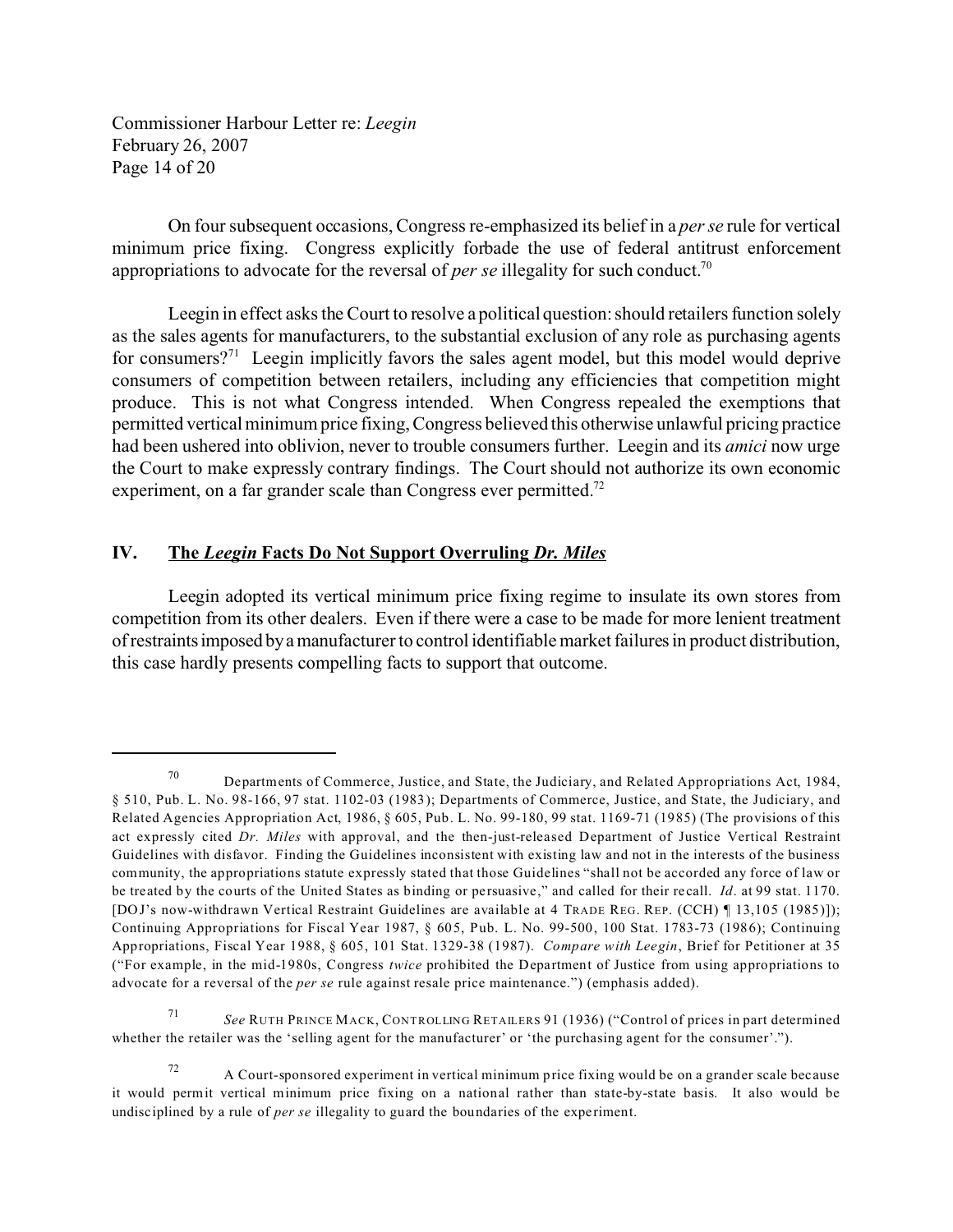Commissioner Harbour Letter re: *Leegin*  February 26, 2007 Page 15 of 20

First, the restraints at issue in this case cannot be characterized as purely vertical, because they are substantially horizontal as well. Leegin operates seventy of its own retail stores. These stores compete directly with approximately 5,000 independent retailers, including plaintiff PSKS, who also sell Leegin's goods.<sup>73</sup> Leegin appears to have crafted a horizontal price fixing agreement to protect its own stores from competition with other retailers. Leegin does not explain why the antitrust laws should not apply to this horizontal price fixing conduct. Indeed, Leegin's own expert condemns its conduct when he argues in favor of *per se* illegality for any agreement that has "any horizontal component."<sup>74</sup>

Second, Leegin misrepresents that it has chosen to market its products through smaller, boutique-type stores, rather than chain stores or department stores, and must engage in vertical minimum price fixing to guarantee that the boutiques earn a sufficient margin to justify carrying Leegin's products.<sup>75</sup> In truth, Leegin sells not only through its own chain of stores, but also through Nordstrom, a major department store chain. The information regarding Nordstrom is disclosed without elaboration in an obscure footnote toward the end of Leegin's expert's report (which was excluded at trial).<sup>76</sup>

Third, Leegin presents a factually inapplicable justification for its vertical minimum price fixing. Leegin claims that if is unable to control the retail prices of its dealers, it might have to integrate into retailing – which, as Leegin's expert posits in his report, would "draw Leegin away from its core competency (creating and manufacturing women's fashion accessories)."77 ButLeegin, with its seventy stores, is already integrated into retailing (albeit not to the exclusion of other retailers). Furthermore, even if the argument were factually applicable, Leegin's expert does not explain how to reconcile it with sensible antitrust policy in light of the following contradiction: why is it preferable for a manufacturer operating outside the scope of its core competency to set the prices charged by retailers, instead of allowing the retailers – operating *within* the scope of their core competency – to determine prices themselves?

Fourth, a legion of coupon-clipping, bargain-hunting consumers in this country would strongly disagree with Leegin's notion of what "benefits" consumers. Leegin argues that it is efficient for a manufacturer to set and enforce uniform prices to be charged by all of its dealers,

<sup>76</sup>*Leegin*, Petition for *Certiorari*, Appendix D at 50a n.44.

<sup>73</sup>*Leegin*, Brief in Opposition to *Certiorari* at 4.

<sup>74</sup>*Leegin*, Petition for *Certiorari,* Appendix D at 50a (expert report of Professor Kenneth Elzinga).

<sup>75</sup>*Leegin*, Brief for Petitioner at 23.

<sup>77</sup>*Id.* at 44a.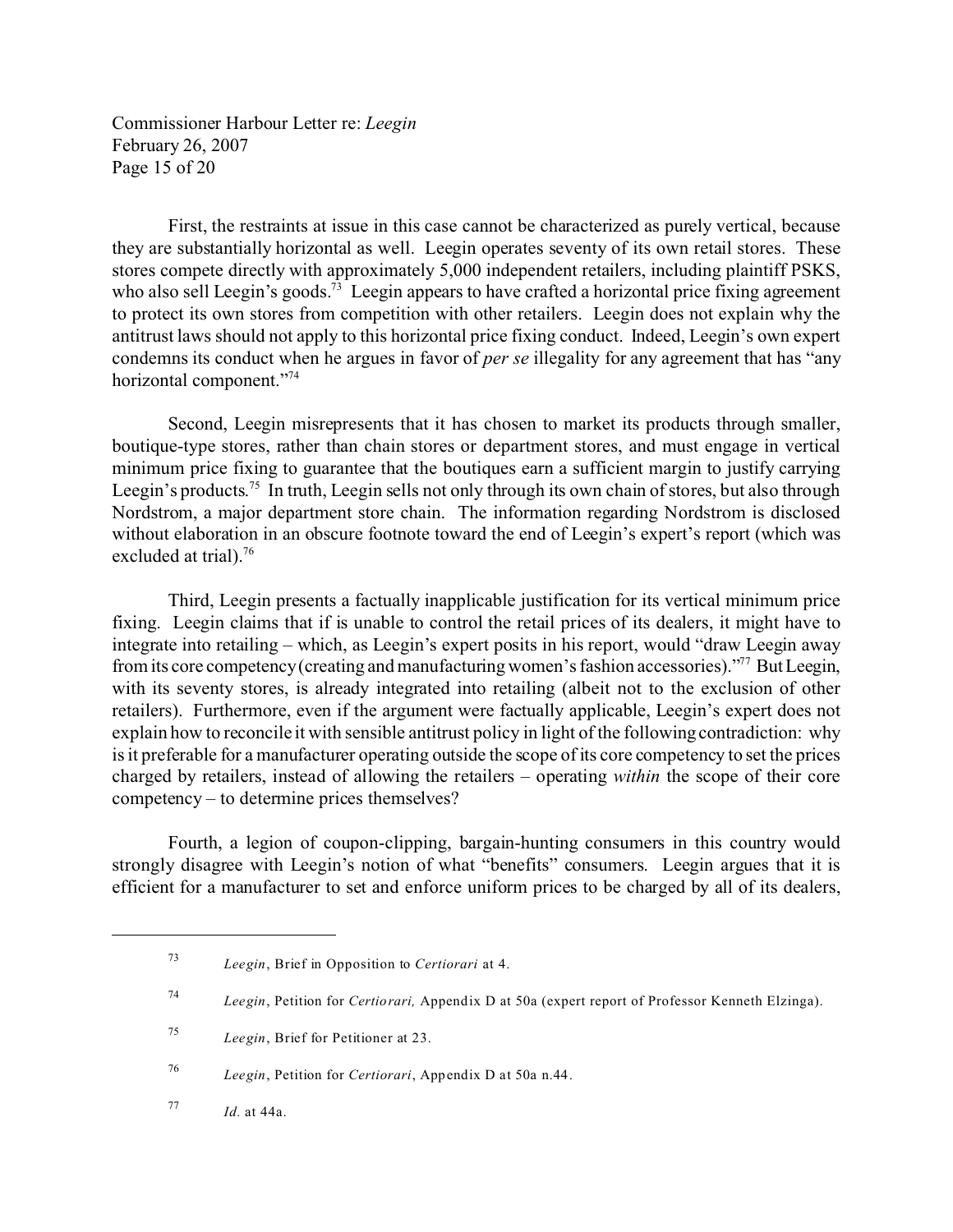Commissioner Harbour Letter re: *Leegin*  February 26, 2007 Page 16 of 20

because the price fixing will relieve consumers of the costs of searching for a bargain, and also eliminate any possible anxiety by consumers who fear having missed a better bargain.<sup>78</sup> Leegin should be embarrassed to make this argument. Common sense dictates – and the Court should recognize – that most consumers would much rather have the opportunity to seek a bargain. These consumers will not be better off if vertical minimum price fixing is treated more leniently.79 Further, if the Court holds that the elimination of consumer search costs is a cognizable justification for vertical minimum price fixing, the same logic could be used to defend many price fixing schemes among competitors.<sup>80</sup>

Fifth, Leegin's expert makes at least one argument that the Court should reject summarily. He states that if Leegin were to engage in a "suggested retail price" (SRP) policy, which would be "permissible under Colgate, than [sic] it follows that an SRP policy instituted 'by agreement' does nothing more to harm consumers."<sup>81</sup> This argument, like the one rebutted in the preceding paragraph, may be a satisfactory outcome of "modern economic analysis." But reduced to its essence, the argument stands for the following proposition: if the same result could be obtained by either lawful or unlawful means, it does not matter if the law has been broken. This neither represents good public policy nor upholds the basic tenets of a just legal system. It is a slippery slope best avoided.

Leegin fails to identify how its vertical minimum price fixing activities have benefitted consumers. Leegin suggests that vertical minimum price fixing might lead to more retail outlets carrying the product, outlets maintaining greater inventories, greater point-of-sale services, particularized sales expertise, more effective signaling of product quality, a more ideal shopping

<sup>78</sup>*Id.* at 48a.

 $79$  It is not even necessarily true that manufacturer-fixed, uniform consumer prices would lead to lower consumer search costs. Suppose that Leegin and other manufacturers engaged in vertical minimum price fixing. It is plausible to suppose that they also would impose minimum stocking and display requirements on their dealers. These additional requirements, in turn, might lead each retailer to carry fewer competing brands per store. As a consequence, each consumer might have to visit a substantially greater number of stores, perhaps distributed over a broader geographic area, in order to find the "right" product (in terms of price, quality, and other factors). Therefore, it is equally likely that Leegin's pricing scheme, if adopted widely in the market, would *raise* consumer search costs.

80 Every form of non-market price fixing (horizontal, vertical, or regulatory) is capable of eliminating consumer search costs. This argument proves too much and represents a frontal assault on competition itself. If elimination of consumer search costs were a general justification for restraints of trade, bargain hunting would become a waste of consumers' time and effort. Indeed, if manufacturer-administered pricing were to become widespread, it might also promote forms of price coordination between manufacturers that are beyond the reach of the antitrust laws, such as acts that are merely consciously parallel. Phillip E. Areeda & Herbert Hovenkamp, VI Antitrust Law § 1417g at 115 (2003) ("At all events, it seems clearly established that mere parallelism is insufficient to get to the jury.").

<sup>81</sup>*Leegin*, Petition for *Certiorari*, Appendix D at 49a n.43.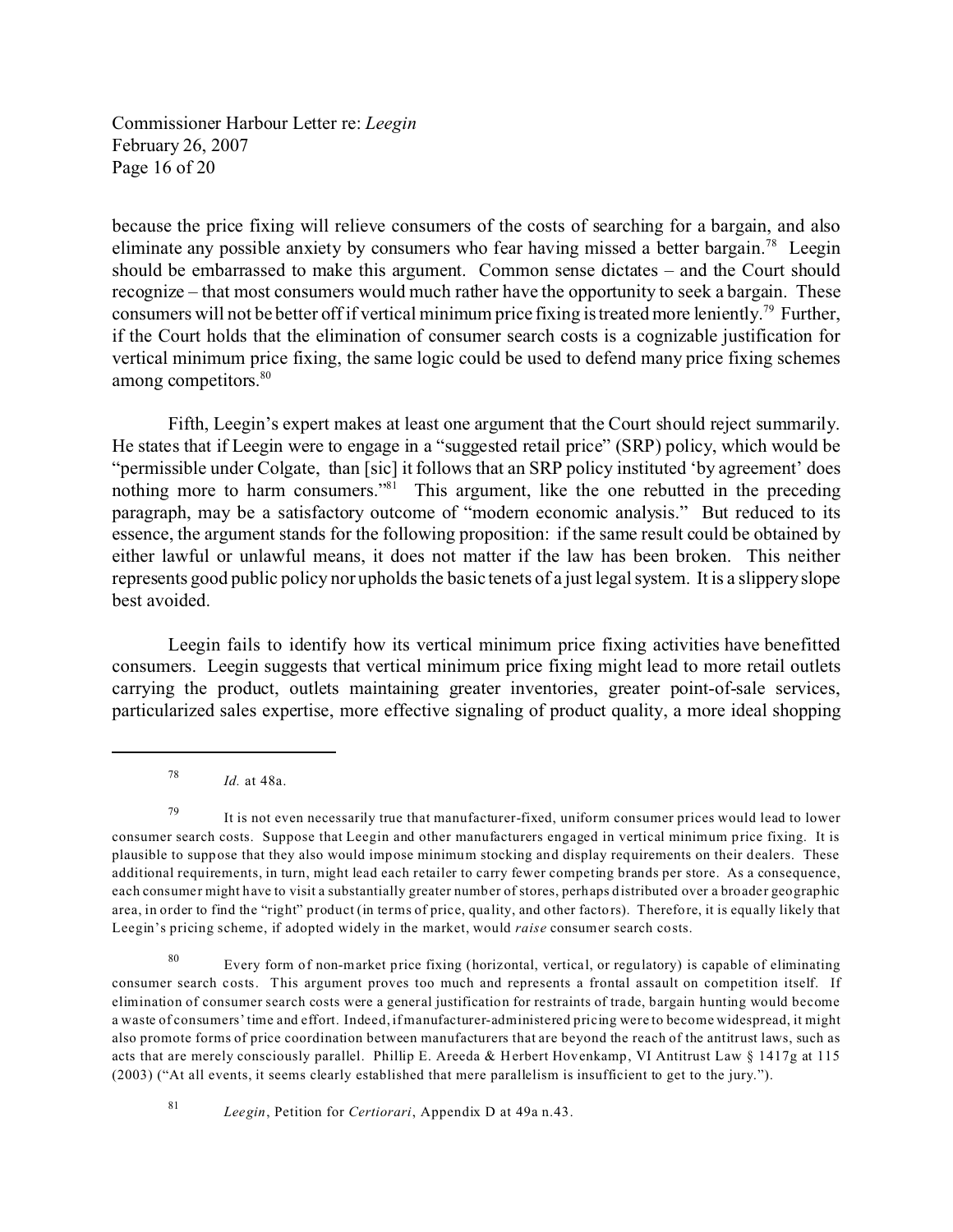Commissioner Harbour Letter re: *Leegin*  February 26, 2007 Page 17 of 20

experience, and the avoidance of free-riding. $82$  Leegin's own expert concedes, however, that ladies handbags and other fashion accessories are not "high tech, information-intensive consumer durables.<sup>383</sup> Ladies handbags are not technological wonders requiring extensive operational expertise and consumer education. Ladies handbags do not require acoustically optimized demonstration rooms. Ladies handbags do not require extensive post-sales servicing, or inventories of repair and replacement parts. Ladies handbags do not require special climate-controlled storage to prevent health risks. The only real "service" at issue appears to be steering the consumer to purchase Leegin's products,<sup>84</sup> to the benefit of the manufacturer and the agreeing retailers. The benefit to consumers is not self-evident.

The free-riding argument, in particular, is a red herring in this case.<sup>85</sup> PSKS's only alleged fault was discounting. Leegin did not claim that PSKS was allocating insufficient shelf space to Leegin's products. Leegin did not claim that PSKS was providing any less service than other dealers. PSKS's "free-riding" was nothing more than its success in gaining market share, at the expense of price-fixing retailers who had agreed not to respond to PSKS's competitive threat. Leegin asks this Court to provide the enforcement muscle for its price fixing agreement. The Court should not bless this flawed free-riding argument.

#### **V. Conclusion: Where Should The Law Go?**

*Dr. Miles* was good law when decided and remains good law today. Sound antitrust policy condemns restraints, such as vertical minimum price fixing, whose necessary and inevitable tendency is to raise prices to consumers. 86 A rule of continued *per se* illegality for vertical minimum

<sup>83</sup>*Id.* at 26a.

84 Even if consumers did need and value some additional services when purchasing ladies fashion accessories, increasing dealer margins hardly would ensure that such services will be provided. "After all, there is no guarantee that the dealer, once its resale price is raised, will know exactly what kind and amount of service the manufacturer has in mind. If the distributor is a multiproduct outlet – for example, a supermarket, drug store, or department store carrying hundreds or even thousands of items – the idea that the manufacturer can induce better services or more amenable surroundings by raising the retail price is ridiculous. In any event, there are far more appropriate and less restrictive methods of insuring the availability of services." Pitofsky, *supra* note 29, at 1493.

<sup>85</sup> Free-riding might, of course, be a legitimate concern in other markets, or under different factual circumstances.

<sup>86</sup>*See, e.g.*, Commissioner J. Thomas Rosch, Monopsony and the Meaning of "Consumer Welfare": A Closer Look at *Weyerhaeuser*, Address at the 2006 Milton Handler Annual Antitrust Review (Dec. 7, 2006), available at http://www.ftc.gov/speeches/rosch/061207miltonhandlerremarks.pdf. "In my view the antitrust laws protect

<sup>82</sup> Brief for Petitioner at 3-4, 20-21, and 22-24.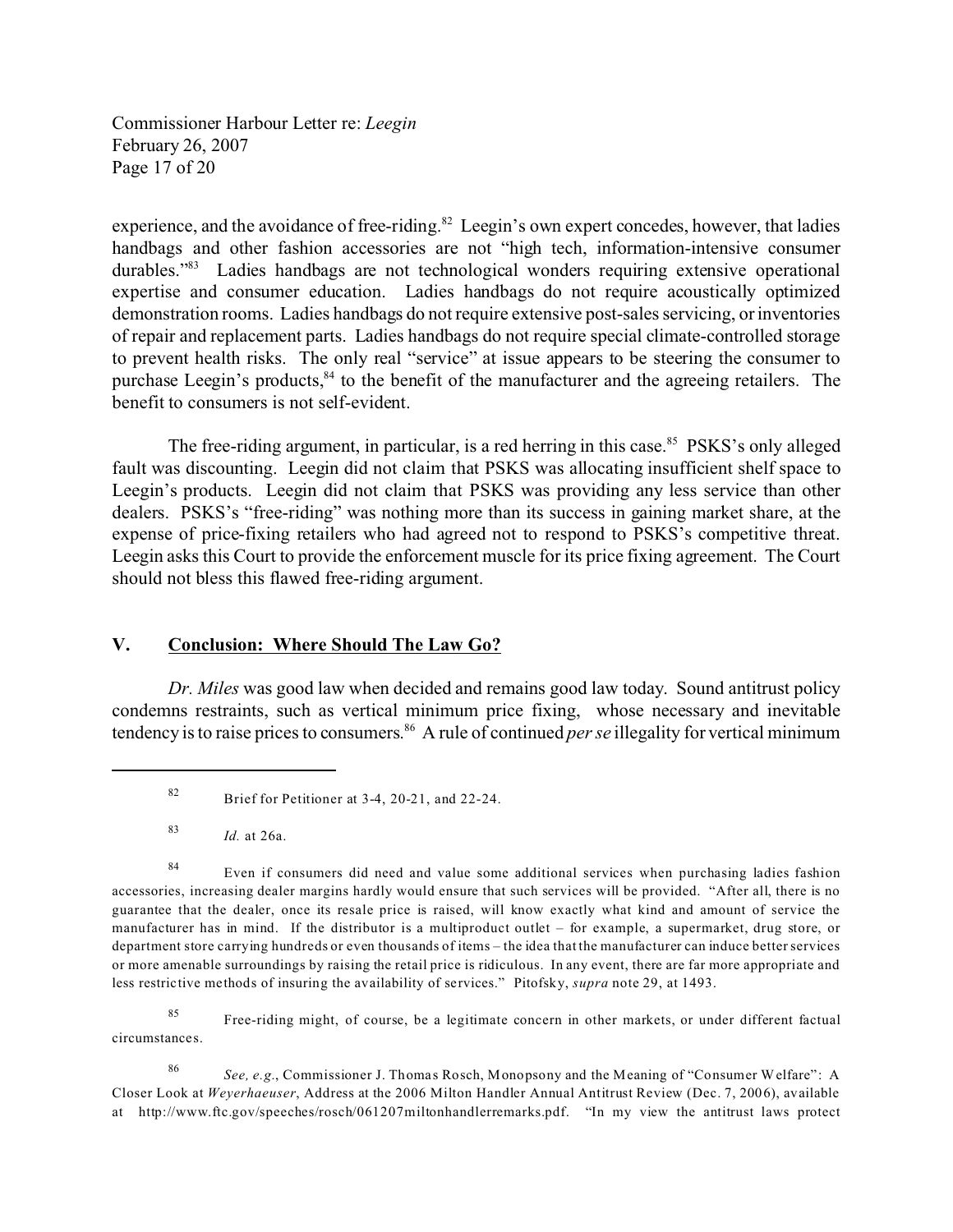Commissioner Harbour Letter re: *Leegin*  February 26, 2007 Page 18 of 20

price fixing accords with judicial precedent and Congressional intent. Most importantly, the facts of this particular case do not justify overturning *Dr. Miles*. Accordingly, the judgment below should be affirmed.

That being said, other vertical cases may present the Court with a better opportunity to refine the legal analysis of vertical minimum price fixing under *Dr. Miles* and its progeny. This Court certainly does not condone total knee-jerk adherence to a bright-line rule of *per se* illegality in the area of horizontal price fixing.<sup>87</sup> Nor need it do so in the vertical price fixing area. The Court may, in a future case, wish to specify ways in which parties might make *factual* showings of countervailing evidence that would support the legality of specific vertical conduct.

If a case arises that warrants more lenient treatment of vertical pricing restraints, the Court should still begin with a firm presumption that vertical minimum price fixing is unlawful. That presumption should only be rebuttable by a *factual*, case-specific showing that (1) vertical minimum price fixing is necessary to deliver identifiable net consumer benefits (2) in a quantity at least as great as the amount by which prices have been raised, and (3) such benefits could not be delivered by lessrestrictive, alternative means.

A sufficient showing could be based, for example, on empirical analyses or simulations<sup>88</sup> using robust models. But these models *must* accurately portray actual market conditions. They should not rely on representations of market conditions achievable only via simplifying (and unverifiable) assumptions of fact, such as an assumption that downstream markets are perfectly

*consumers* – and by "consumers" I mean consumers who buy the output in the relevant market. . . . To me, "consumer welfare" means just that – the welfare of those who are confronted by actual or threatened exercises of seller market power in the output market." *Id*. at 6-7 (emphasis in original). *See also State Oil Co. v. Khan*, 522 U.S. 3, 15 (1997) (discussed *supra* note 42).

<sup>87</sup>*See, e.g., Broadcast Music, Inc. v. Columbia Broadcasting System, Inc.*, 441 U.S. 1 (1979).

<sup>&</sup>lt;sup>88</sup> "The paucity of empirical evidence on RPM's effects exacerbates the problem of choosing between efficiency and market-power explanations. Moreover, the existing evidence tends to be interpreted according to preconceived beliefs." Thomas K. McCraw, *Competition and "Fair Trade": History and Theory*, 16 RES. IN ECON. HIST. 185, 227 (1996); *see also* Pauline M. Ippolito & Thomas R. Overstreet, Jr., FTC Staff Report, *Resale Price Maintenance: An Economic Study of the FTC's Case Against the Corning Glass Works (Jan. 1994), at 70 ("Until* recently, the problems of product distribution have not received much serious economic study, in part, because features of an effective distribution system are often difficult to articulate and to measure. . . . Additional empirical studies . . . would . . . help . . . generate more serious consideration of . . . antitrust policy [for] . . . vertical business practices.").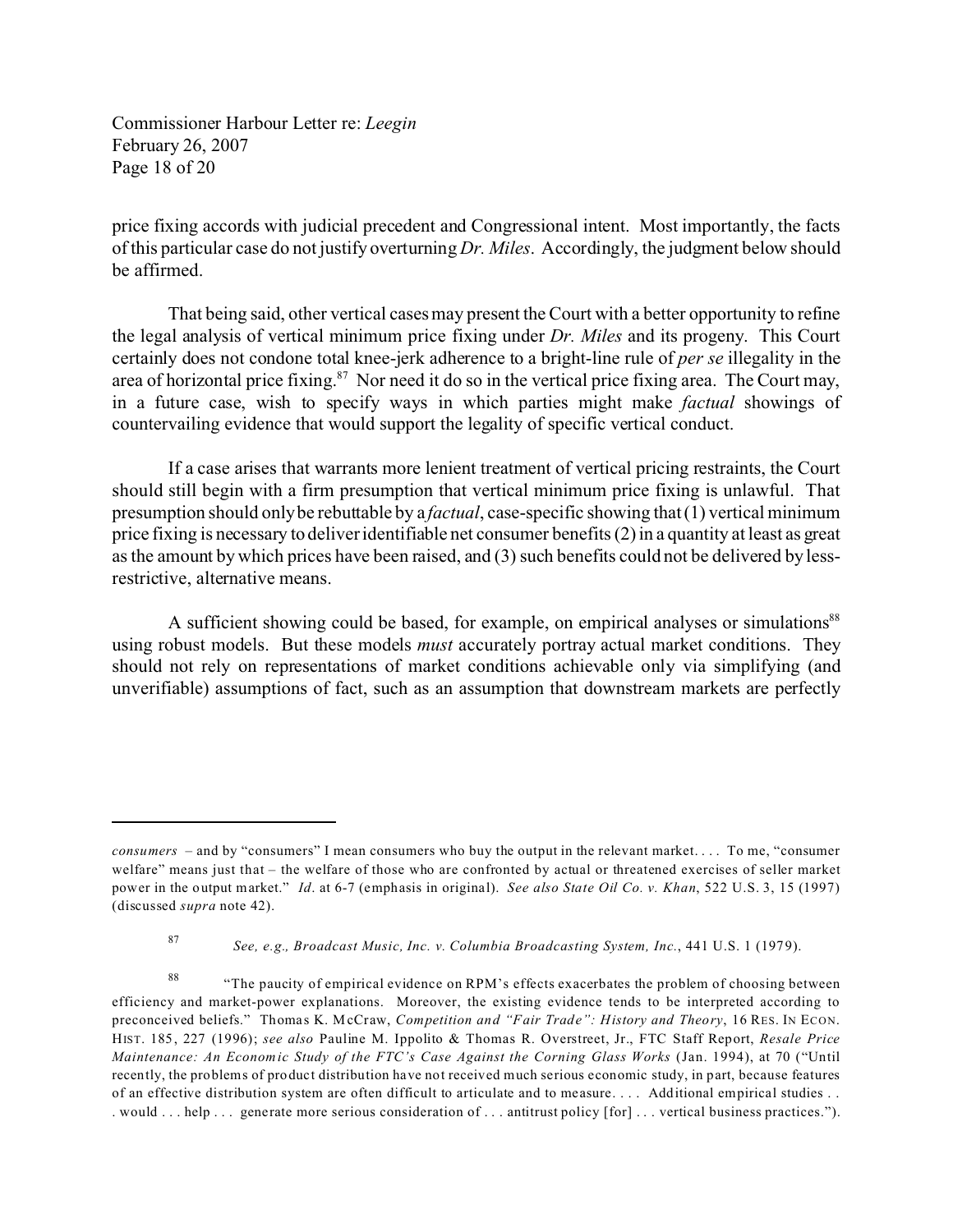Commissioner Harbour Letter re: *Leegin*  February 26, 2007 Page 19 of 20

competitive and reflect a complete pass-through of manufacturing costs.<sup>89</sup> Steiner and others reject this assumption both theoretically and empirically.<sup>90</sup>

In order to rebut the presumption of illegality for vertical minimum price fixing, the factual showing should also detail the comparative losses and gains by marginal and inframarginal consumers.91 Consistent with *Daubert*, 92 such a showing would have to consist of more than a recital

<sup>92</sup>*Daubert v. Merrell Dow Pharmaceuticals, Inc.*, 509 U.S. 579 (1993) (expert testimony must be based on scientifically valid reasoning or methodology that can be applied to the facts at issue in a valid and proper manner). It is unclear whether an economist's review of the theoretical literature could ever pass muster under this standard. *See, e.g., Concord Boat Corp. v. Brunswick Corp.*, 207 F.3d 1039, 1055-57 (8<sup>th</sup> Cir. 2000) (plaintiff antitrust verdict reversed because expert testimony should have been excluded for failing to include all relevant circumstances, ignoring inconvenient facts, and failing to separate lawful from unlawful conduct).

<sup>89</sup> Pamela Jones Harbour, *An enforcement perspective on the work of Robert L. Steiner: why retailing and vertical relationships matter*, 49 ANTITRUST BULL. 985, 987 (2004) ("Most economic models of consumer goods markets completely ignore retail activities, based upon an assumption that retail markets are perfectly competitive. According to this view, distribution is characterized as an undifferentiated pass-through for manufacturing costs, competitive conditions, and the like."); Pitofsky, *supra* note 29, at 1492 n.22 ("But 'perfect competition' rarely occurs in the real world. Even when a manufacturer has a relatively small market share, it can extract higher prices from consumers if the product is brand differentiated in their minds.") (citing LAWRENCE A. SULLIVAN, HANDBOOK OF THE LAW OF ANTITRUST 379 (1977)).

<sup>90</sup>*Id.* "Furthermore, to the best of *amici*'s knowledge, no one has rebutted their proof that the Bork result is a special case not applicable under many circumstances. The Bork argument should not be accepted by the Court as a general principle." *Leegin*, Brief for Comanor & Scherer at 5. *See also* SCHERER &ROSS , *supra* note 45, at 558 ("On the other hand, Chicagoans' claim that strictly vertical RPM cannot impair economic efficiency are plainly wrong, and their estimates of the benefits from RPM are correspondingly exaggerated.").

<sup>91</sup> Comanor and Scherer would allow the presumption to rise or fall based on whether vertical minimum price fixing was "instigated" by the manufacturer or retailers. *Id*. at 9. Their distinction would be elusive in the best of times. Even if vertical minimum price fixing were clearly the sole product of a manufacturer at its inception, the likelihood that it would remain so is far more problematic. Even as an initial matter, if the purpose of the restraint is to incentivize retailers to engage in desired activity, the primary focus is on retailer wants and needs more so than manufacturer wants and needs. Additionally, once in place, it would be virtually impossible as a factual matter to tell whether the manufacturer or the retailers were in control of the restraint going forward. Assuming the universe of agreeable retailers included almost all available outlets, how many manufacturers would have the wherewithal to engage in a pointed re-examination of the policy, and change directions as a "unilateral" matter, without brokering a deal with the retailers? At what point would such an arrangement change from being manufacturer-instigated to being a horizontal dealer agreement adopted and enforced by the manufacturer? The test proposed by Comanor and Scherer is an interesting analytical exercise, but seems potentially impractical and difficult to administer. It appears to depend on formalistic distinctions. In addition, the facts of actual cases are unlikely always to lend themselves to easy characterizations of manufacturer- versus dealer-instigated. Finally, it may generate a rule that is too inaccessible to business managers. If a business adopted a vertical minimum price fixing strategy in response to expressions of dealer outrage – some by groups of dealers, and some by individual dealers – would that restraint be instigated by the dealers or the manufacturer?